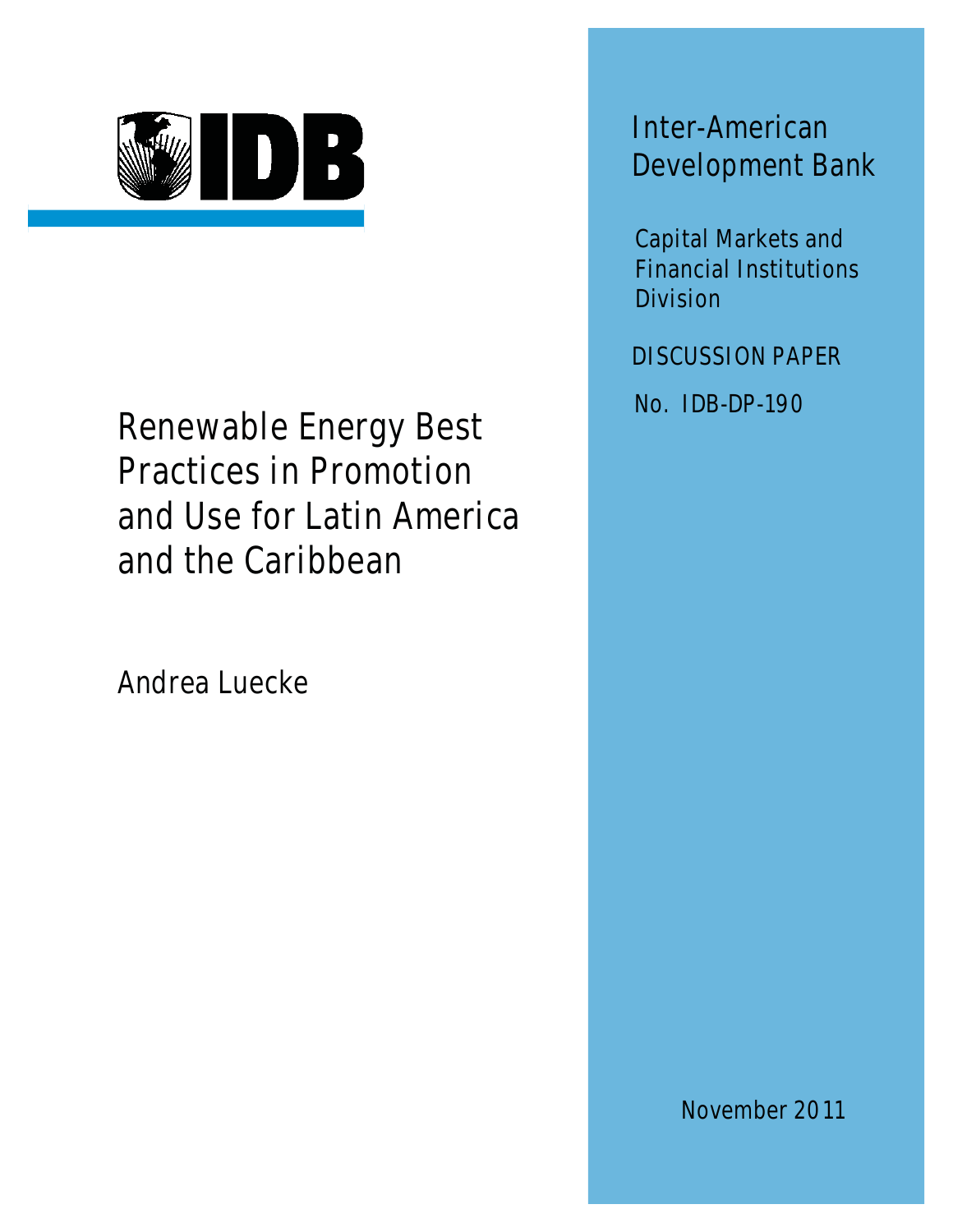Renewable Energy Best Practices in Promotion and Use for Latin America and the Caribbean

Andrea Luecke

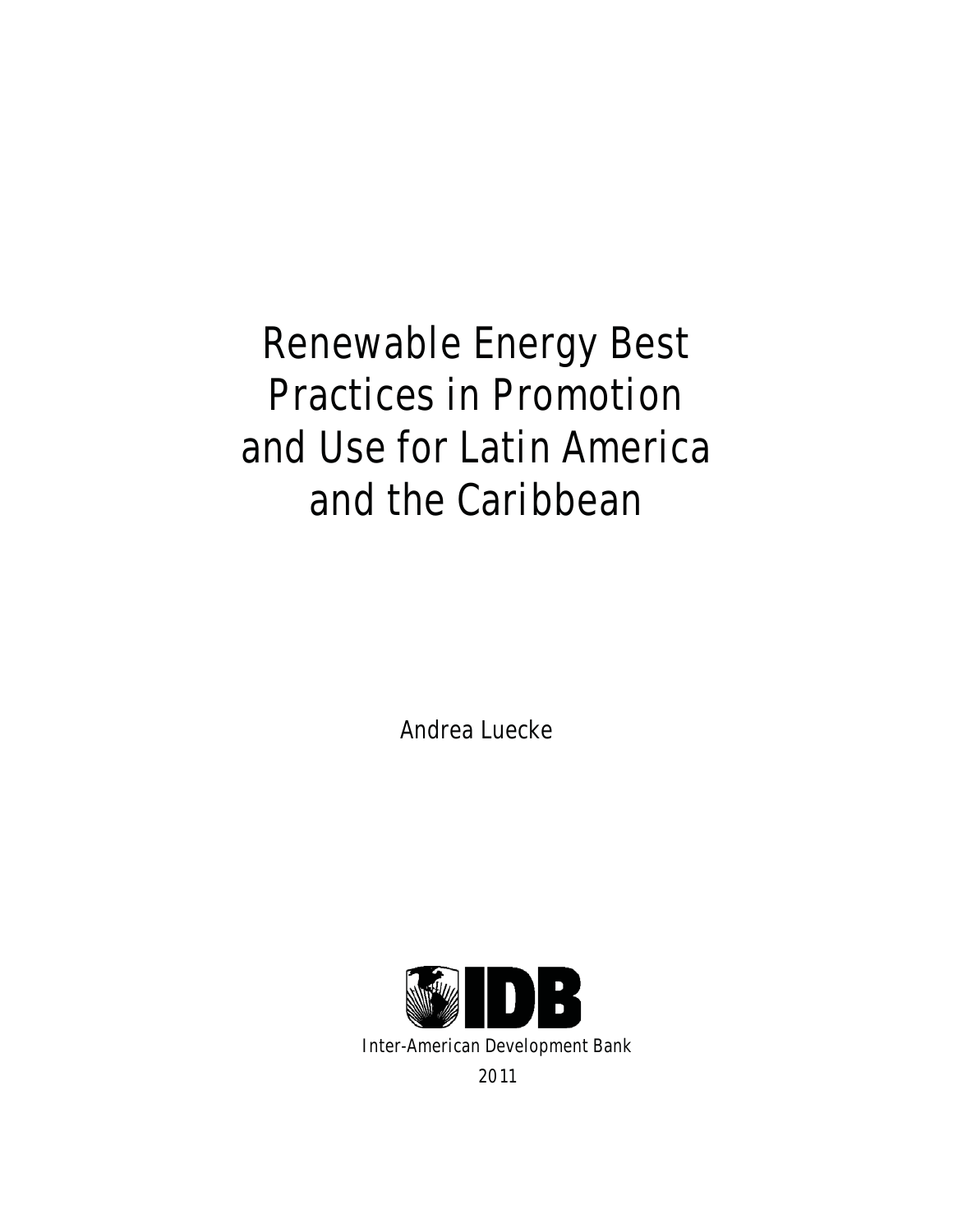#### http://www.iadb.org

The Inter-American Development Bank Discussion Papers and Presentations are documents prepared by both Bank and non-Bank personnel as supporting materials for events and are often produced on an expedited publication schedule without formal editing or review. The information and opinions presented in these publications are entirely those of the author(s), and no endorsement by the Inter-American Development Bank, its Board of Executive Directors, or the countries they represent is expressed or implied.

This paper may be freely reproduced.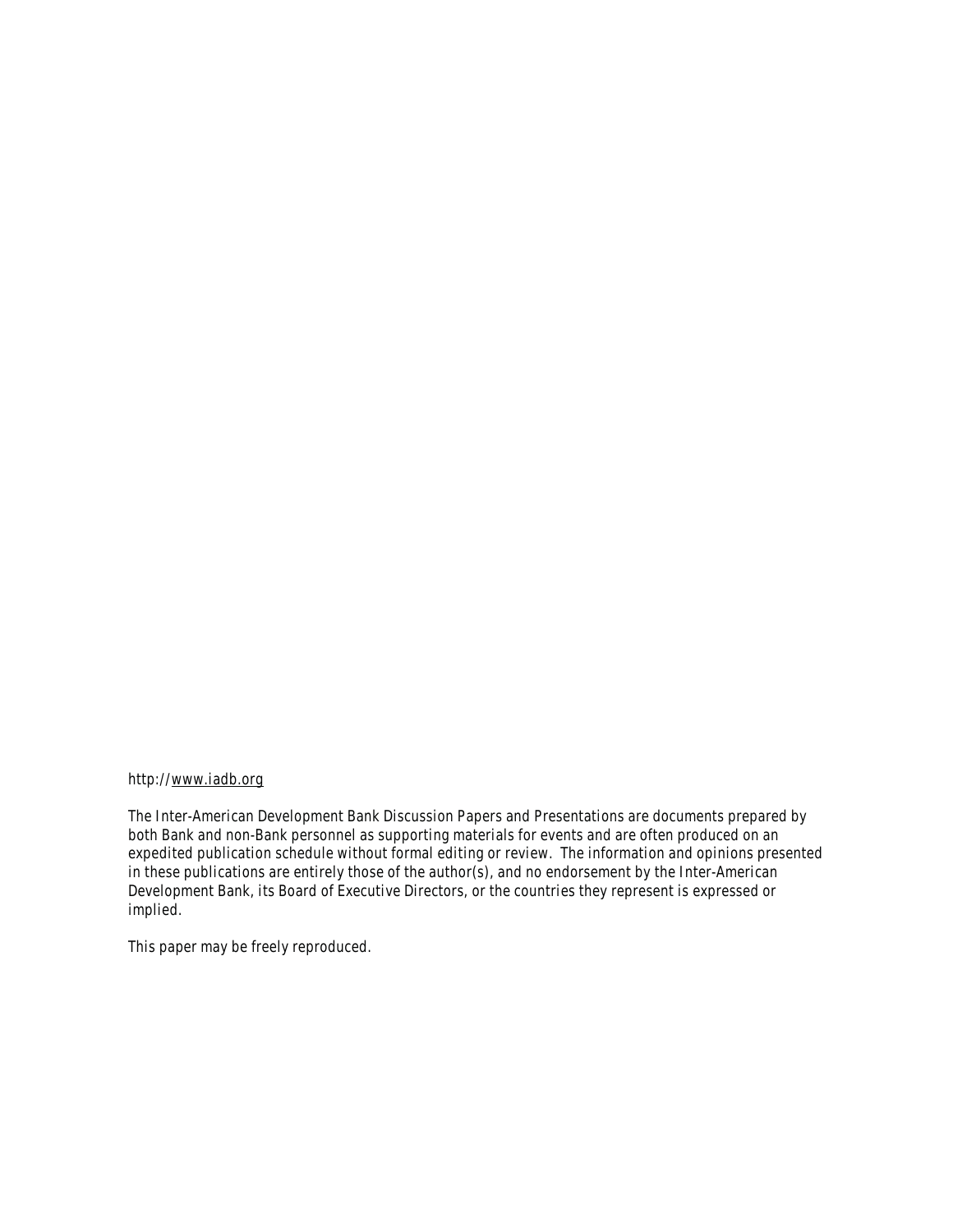

# Renewable Energy Best Practices in Promotion and Use for Latin America and the Caribbean



Andrea Luecke

Presented at the Fifth Americas Competiveness Forum for the Inter-American Development Bank and Compete Caribbean

Santo Domingo, Dominican Republic, October 5–7, 2011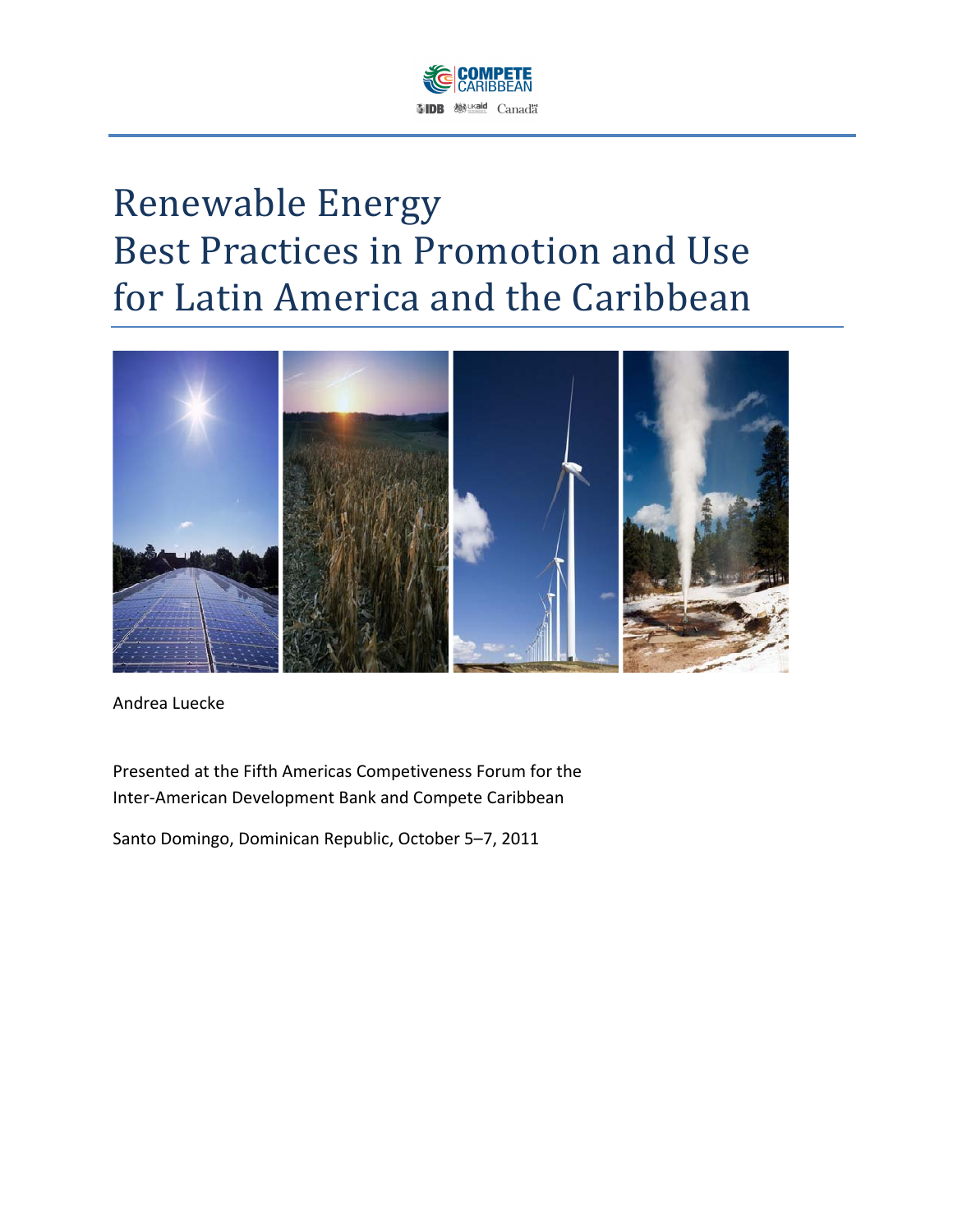

# **Abstract**

The global energy market is in the midst of a dramatic evolution, slowly shifting away from an economy based on fossil fuels that relies on cheap fuel and resource extraction toward a market economy focused on sustainability, reliability, innovation, and energy independence. Although renewable energy<sup>a</sup> only makes up 16 percent of the world's energy production, there is nearly 1,320 GW of renewable energy capacity worldwide, employing over 3.5 million people (Renewable Energy Policy Network for the  $21<sup>st</sup>$  Century [REN21], 2010). The evolution toward clean energy has inspired generations and, as a result, has become increasingly popular, growing by 1.9 percent per year over the past two decades (Meisen and Krumpel, 2009).



According to the Renewable Energy Policy Network for the 21st Century (REN21), the number of countries with policies directed at promoting renewable energy has doubled over the past five years (REN21, 2011). The United States, along with European and Asian countries, is actively promoting renewable energy to catalyze and achieve profound economic and environmental changes. By contrast, the countries of Latin America and the Caribbean (LAC) have been slow to adopt renewable energy because of poverty, lack of awareness, and lack of government support to mitigate climate change, stabilize energy supplies, or invest in innovation (UN Industrial Development Organization, 2011). Although U.S. renewable energy markets are still emerging and over a dozen LAC nations rank higher than the United States in an Environmental Performance Index study (Yale University, 2010), there is a lot to be learned from the United States' experience in promoting clean energy technologies. A robust and comprehensive renewable energy market in LAC, equal to or greater than that in the United States, might not only trigger a wave of innovation, but could open previously untapped opportunities for economic growth. And, as with most new technology markets, the more the public and private sectors invest in renewable energy, the more affordable it becomes.

!!!!!!!!!!!!!!!!!!!!!!!!!!!!!!!!!!!!!!!!!!!!!!!!!!!!!!!!!!!!

<sup>&</sup>lt;sup>a</sup> Throughout this document, renewable energy is defined as biomass, wind power, geothermal, hydropower, and both solar electric (PV) and solar thermal.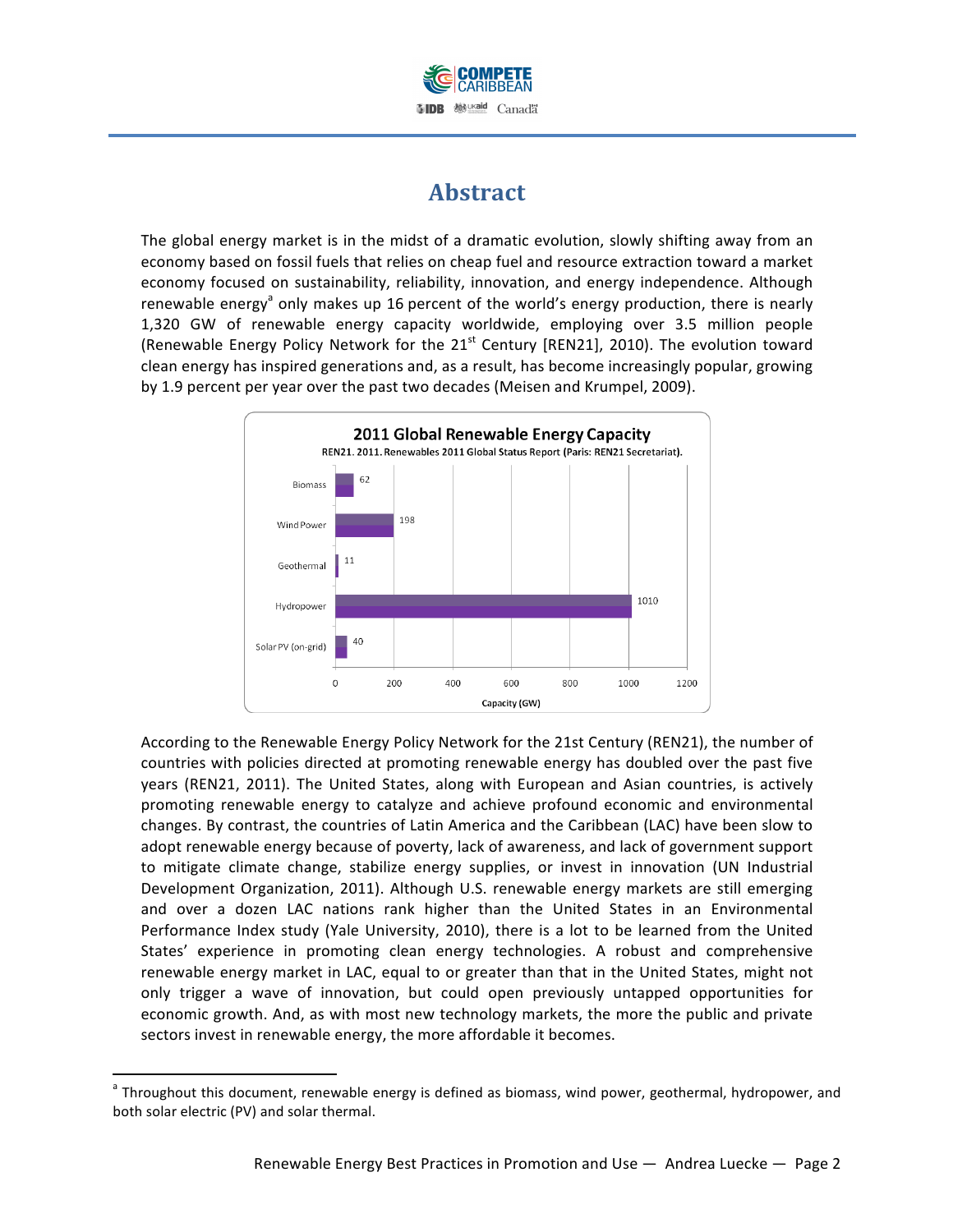

For the purpose of this paper, all dollar amounts are in U.S. dollars, the term "Latin America" refers to all Central American and South American nations and Mexico, the term "Caribbean" refers to the island nations, and the acronym "LAC" refers to both Latin America and the Caribbean. Given this broad topic, this paper aims to present a snapshot of some of the best practices in the promotion and use of renewable energy, and provide practical examples of the development of renewable energy markets that countries in LAC can replicate. This brief study provides an overview of some of the most widely used renewable energy technologies. It also examines current and potential renewable energy markets in LAC, economic development benefits of expanding renewable energy markets, policy tools and mechanisms that have been used to build and promote renewable energy in the United States, and the role governments and the private sector can play. Finally, this paper presents a few recommendations for LAC countries. There are two tables in the appendices. One shows where renewable energy incentives exist in LAC and the other where renewable energy markets are in active development in LAC.

This paper benefitted from the editorial input of Sheila Mahoney.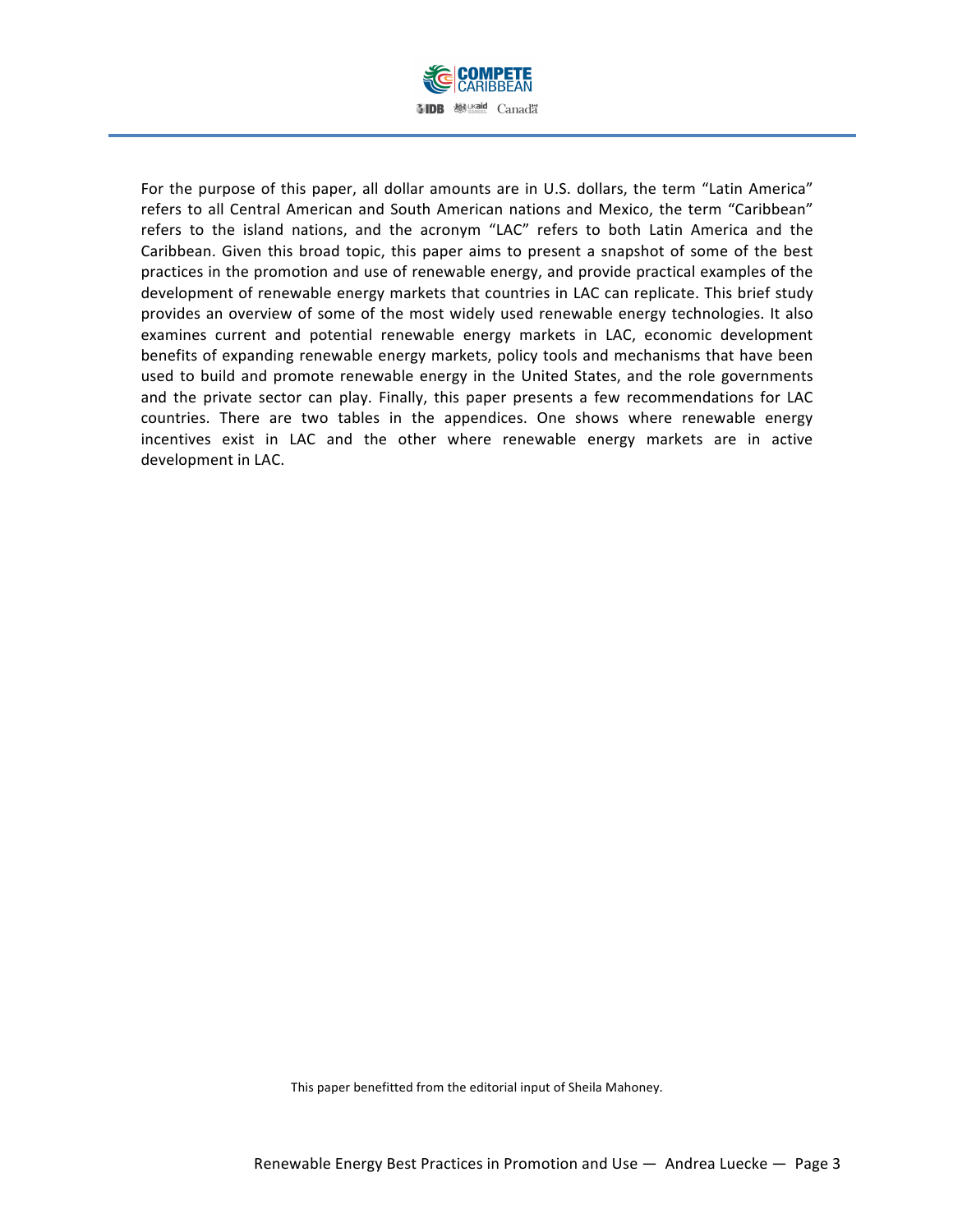

# **Table of Contents**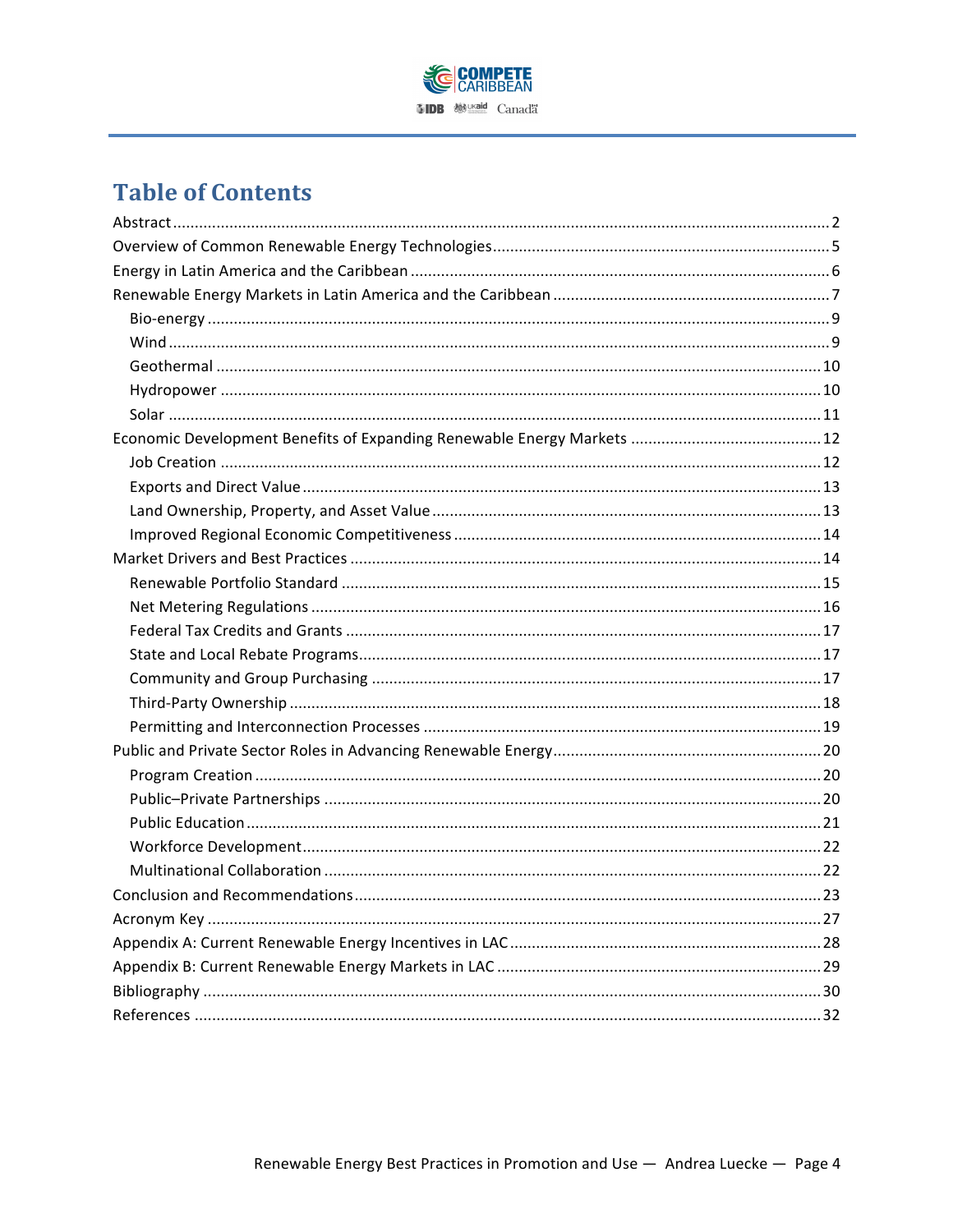

# **Overview of Common Renewable Energy Technologies**

Bio-energy: Biofuel and biomass energy constitute the fastest growing renewable energy sectors in the world. A range of organic waste products or other organic matter (wood chips, excess vegetation, excess cooking oil, sugar cane, soy beans, etc.) can be burned and converted to energy at an 80–90 percent efficiency rate to produce electricity or fuel (Biomass Thermal Energy Council, 2010). This makes biomass a very attractive fuel option in less-developed regions where conventional fossil fuel resources, such as butane or kerosene, are limited or expensive but resources such as organic plant or animal waste are abundant and cheap to obtain. In the United States, some utilities are converting human waste, trapping liquefied gas, and/or farming algae to produce electricity and fuel in the same manner.

Wind Energy: Electricity produced by wind turbines is also on the rise. In 2010, 40 percent of all new electricity capacity added to the U.S. grid was produced from wind power projects (AWEA, 2011). The global wind energy industry has grown at a rate of roughly 25 percent per year since 1990, making wind energy the second fastest growing renewable energy sector worldwide (Meisen and Krumpel, 2009). While some wind power systems are ideal for residential use, most of the electricity generated from wind power is from larger, utility-scale systems.

Geothermal Energy: Because it is largely underground, geothermal energy is one of the least publicly understood renewable energy sources. However, there is enough global geothermal capacity currently in production to power 5.7 million homes per year (REN21, 2011). By tapping the heat below the earth's surface, electricity can be generated using a steam turbine, while pumps can capture heat for residential and commercial use. Geothermal systems can also use the ambient temperature found just a few meters underground, where the air is at a constant 55 degrees Fahrenheit. Sites near plate boundaries or volcanic activity are especially well suited for geothermal electricity production.

Hydropower: Hydropower is the most commonly used renewable energy source. In 2008, 15 percent of all electricity worldwide was produced by hydropower (REN21, 2011). Hydropower uses moving water and gravity to produce electricity from a turbine. Some analysts, however, do not consider hydropower to be a sustainable energy source because of the environmental impacts of creating dams that can disrupt the natural flooding patterns of lakes and rivers, causing unintended damage both up- and downstream.

Solar Energy: The U.S. solar industry saw 67 percent growth from 2009 to 2010, making it the fastest growing energy sector and one of the fastest growing industries in any sector in the United States (Solar Energy Industries Association and GTM Research, 2010). Solar energy uses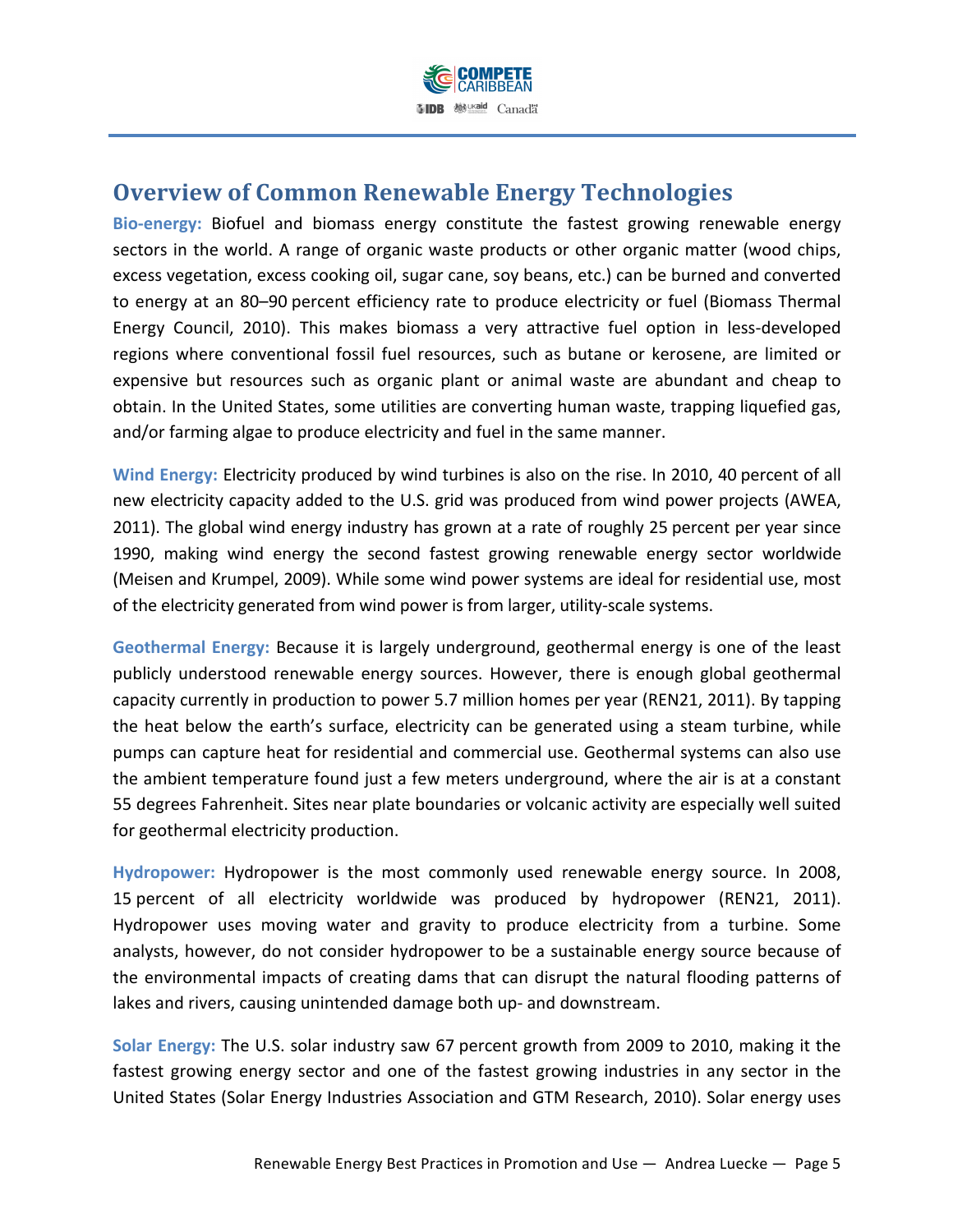

either sunlight or the heat from direct sunlight to produce electricity or generate energy for heating or cooling. Solar photovoltaic panels produce electricity while concentrating solar power (CSP) systems use highly reflective mirrors to concentrate the sun's energy to heat a medium that can be used to power a turbine and produce electricity on a utility scale. Finally, solar heating and cooling (SHC) systems can be used to heat or cool air or water for buildings and pools. Germany has the world's largest solar market and gets nearly 2 percent of its total electricity from solar. On the other hand, solar only makes up about 0.01 percent of the United States' energy mix. Although Germany is not particularly sunny, it has installed 17,000 MW while the entire United States has installed a mere 1,000 MW.

# **Energy in Latin America and the Caribbean**

!!!!!!!!!!!!!!!!!!!!!!!!!!!!!!!!!!!!!!!!!!!!!!!!!!!!!!!!!!!!

With so many countries, tax structures, electricity rates, political ideologies, geographic conditions, and national sentiments, it is difficult to make generalizations about the energy sector in LAC. The only appropriate generalization is that fossil fuels and established forms of renewable energy, such as hydropower and biomass, play such a large role in LAC that newer, less established renewable energy technologies face major obstacles to gaining market share. In the Caribbean, roughly 93 percent of commercial energy consumption is petroleum products (Fevrier, 2011) and over 97 percent of overall electrical power is generated by fossil fuels (Schwerin, 2010). Considering many analysts calculate that worldwide peak oil production has already occurred, $b$  continued dependence on these dwindling resources creates national energy and economic security challenges for import-reliant nations. With the exception of Trinidad and Tobago, most Caribbean nations must dedicate large portions of their national GDP to importing energy (Schwerin, 2010). In the Caribbean, national GDP ranges from \$0.4 billion in Dominica to \$45.8 billion in the Dominican Republic (Gerner and Hansen, 2011). To put this into perspective, ExxonMobil's 2010 revenue was \$383 billion (Krass, 2011).

To make matters worse, regional electricity generation will have to increase by 145 percent by 2030 to accommodate population growth and the accompanying 75 percent increase in energy demand predicted by the Inter-American Development Bank (Arnson, Fuentes, and Rojas Aravena, 2008). This will be especially applicable to nations such as Haiti, where low electricity rates and large populations already increase demand for power. Additionally, energy costs in the region are generally controlled by private utility companies that have enjoyed long-standing monopolies. Energy costs in the Caribbean are among the highest in the world, with estimates

b Peak oil is defined as when the maximum rate of global petroleum extraction is reached and the rate of production starts to decline.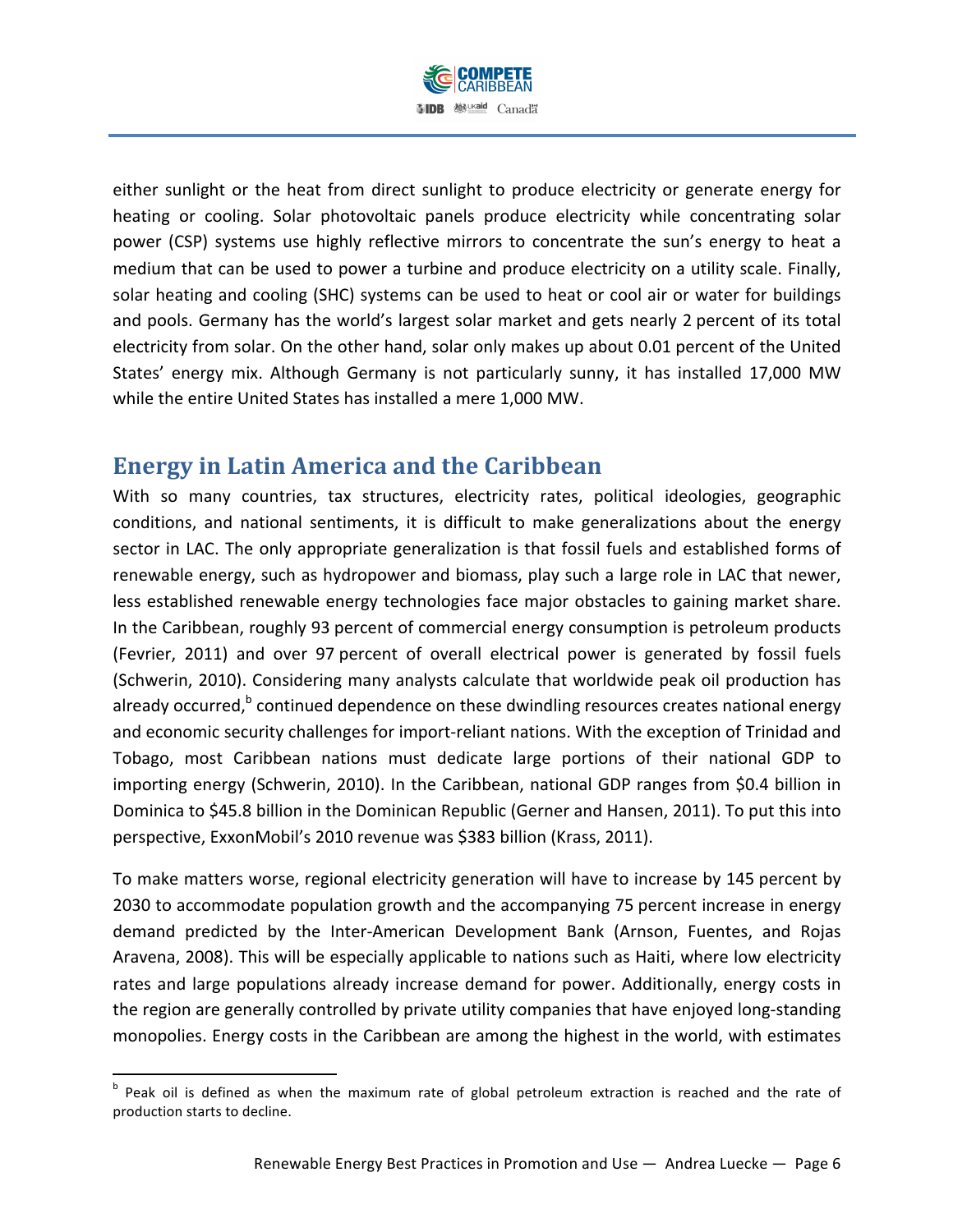

ranging from as low as \$0.20 per kWh (Schwerin, 2010) in Trinidad and Tobago to as high as \$0.38 per kWh (McClintock, 2011) in Barbados.<sup>c</sup> Comparatively, the average cost for electricity in the United States is approximately  $$0.12$  per kWh. Considering the cost of power, it is no surprise that off-grid diesel generators, which cause significant pollution, are so commonplace. Although the high cost of energy negatively affects many people and businesses (34 million people are without electricity in LAC), high energy costs can be a tremendous catalyst for renewable energy production. Hawaii, for example, has the most expensive electricity in the United States at \$0.25 per kWh. As a result, the state has made an aggressive push for more renewable energy incentives and policies, creating, in the process, one of the most robust renewable energy markets in the United States.

Notwithstanding the economic and security benefits, there is another compelling reason for Caribbean nations to incorporate renewable energy into their energy portfolio: climate change. It is estimated that a 0.5 meter rise in sea level will submerge 38 percent of Caribbean beach land (Schwerin, 2010). This seemingly insignificant increase in sea level could have dramatic effects on people's access to energy, their livelihoods, and their basic safety.

# **Renewable Energy Markets in Latin America and the Caribbean**

Because renewable energy is locally sourced, clean, and abundant, it is considered a means to increasing energy security, yet renewable energy in LAC accounts for only 23 percent of the region's total energy production (UNEP, 2010). South America generates almost 29 percent of its energy from renewable sources, which, compared to the global renewable energy production average of 13 percent, is impressive (Meisen and Krumpel, 2009). However, the majority of South America's production comes from hydropower and bio-energy, which are both associated with negative environmental effects.

- Hydropower energy production is not reliable during long periods of drought or low rain levels and can affect flood cycles of rivers and waterways, thereby, increasing the chance of drought.
- Biomass is often obtained from deforestation or through other non-sustainable methods. For example, nearly 40 percent of Guatemala's energy is wood-fuel obtained by what are arguably considered non-sustainable de-forestation methods. Furthermore, bio-energy crops such as sugar cane and soy necessitate the use of fertilizers that contain nitrates and phosphates that cause pollution run-off. Finally, because it takes

!!!!!!!!!!!!!!!!!!!!!!!!!!!!!!!!!!!!!!!!!!!!!!!!!!!!!!!!!!!!

 $\cdot$  Other countries with high electricity costs include Guyana, Saint Kitts, Nevis, and Puerto Rico.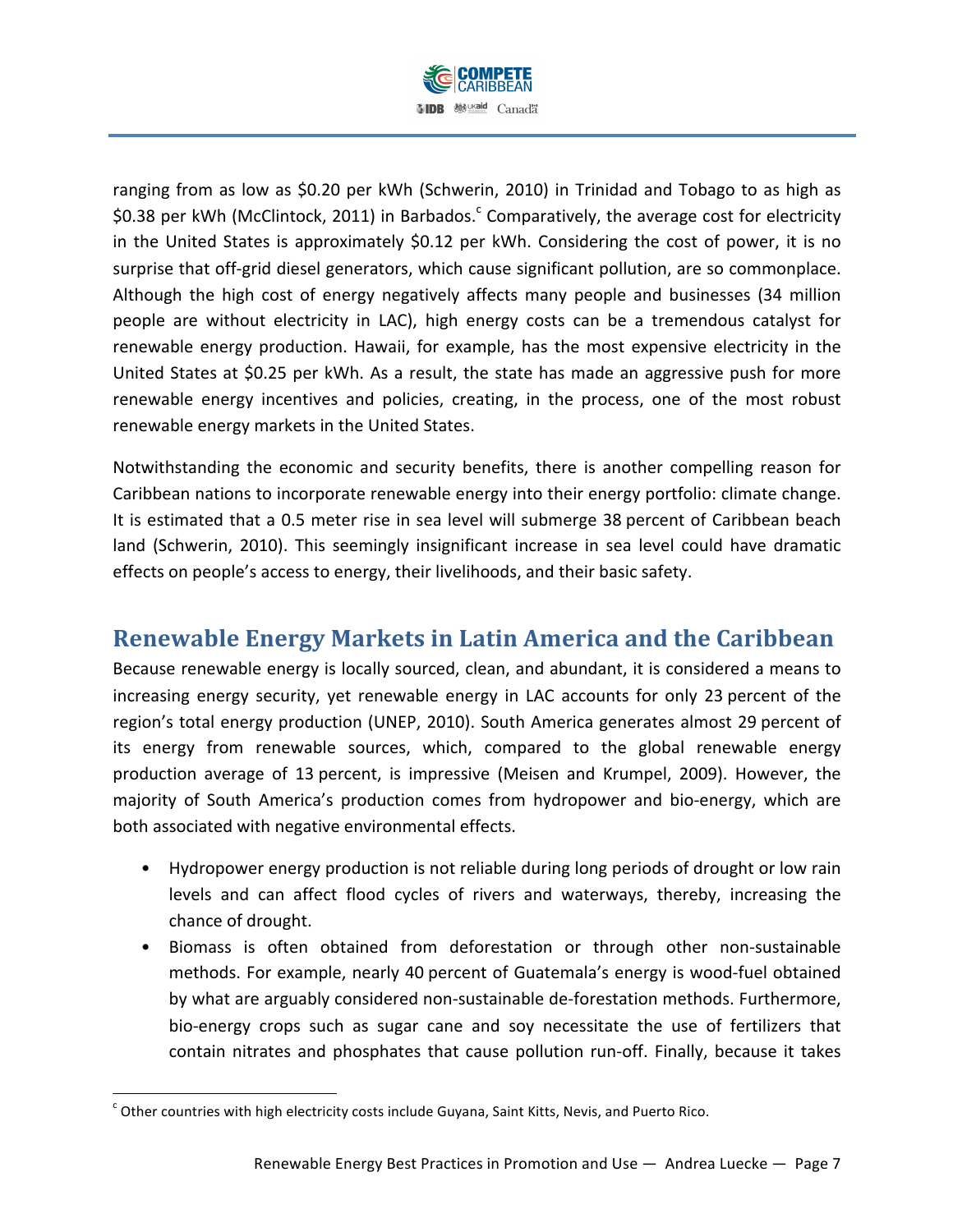

approximately one gallon of gasoline to produce one gallon of ethanol, the fuel, although better than petrol, is not as sustainable as other renewable energy sources (Tickell, 2008).

This is not to say that solar and wind have no associated environmental effects, but their impact tends to be less than large-scale hydro and bio-energy applications.

To help foster strong, sustainable and vibrant renewable energy markets in LAC, various organizations and programs have been formed. Although there are many other organizations working to promote renewable energy, the following are some of the most prominent agencies:

- The Caribbean Renewable Energy Development Programme (CREDP), based in Saint Lucia, was created in 1998 and consists of 16 Caribbean countries that aim to break down market barriers and nurture the commercialization of renewable energy.
- The Caribbean Council for Science and Technology (CCST), based in Trinidad, connects national governments in commercializing science and technology innovations. Since 1980, CCST has helped facilitate the mutual transfer of technologies across national borders.
- The Institute of the Americas (IOA) was formed 25 years ago to encourage information sharing in energy and technology markets between the United States, Canada, and Latin America.
- The Latin American and Caribbean Council on Renewable Energy (LAC-CORE) functions as a platform for interaction in LAC through the organization of conferences, webinars, seminars, workshops, forums, and trade shows. Additionally, LAC-CORE provides industry leaders in the region with expert information on the adoption of renewable energy technologies.
- The Worldwatch Institute's Energy and Climate program is promoting renewable energy in the Dominican Republic and Haiti. Work in the Dominican Republic includes a renewable energy roadmap for the National Energy Commission.
- The Latin American Wind Energy Association (LAWEA) provides information about the wind market throughout Latin America to promote the industry and help bring in foreign investment.

Efforts like these have led to modest growth in the region's renewable energy industry. Though some renewable energy sectors are growing faster than others, globally renewable energy use is on the rise. According to the United Nations Environment Programme (UNEP), investment in renewable energy grew 32 percent in 2010, and the global industry is valued at a record breaking \$211 billion. Interestingly, UNEP also found that developing countries are investing in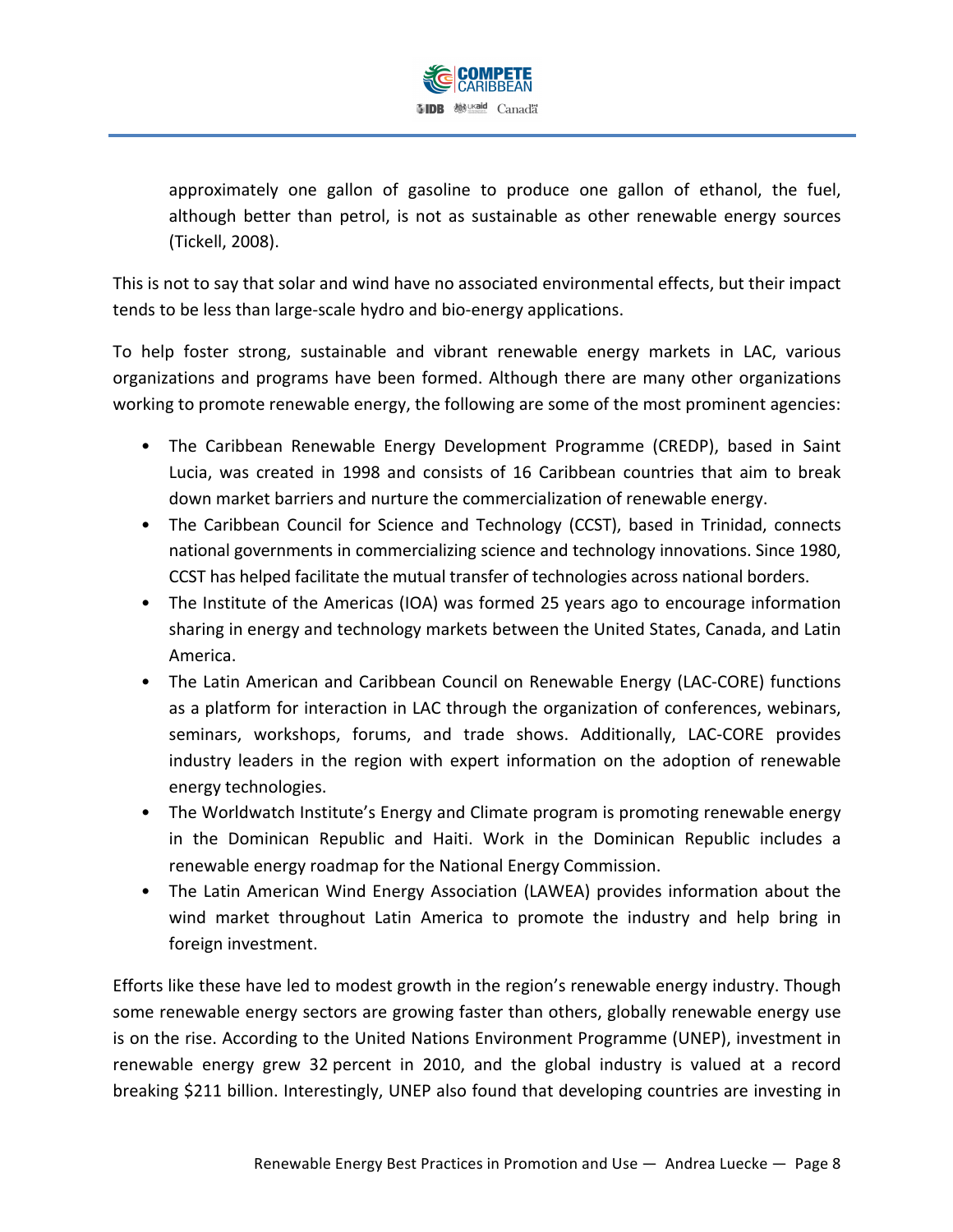

renewable energy *faster than developed countries* (Burger, 2011). Understanding the role renewable energy plays in LAC is critical in determining the best way to move the region toward a clean energy economy.

#### **Bio?energy(**

Current: Biofuels are by far the dominant renewable energy source in LAC, accounting for over 12 percent of the region's total energy portfolio (UNEP, 2011). Brazil produces almost all of the world's supply of sugar-derived ethanol fuels (REN21, 2011). Other major biofuel producers and consumers include Guyana, Honduras, Nicaragua, El Salvador, and Colombia (Meisen and Krumpel, 2009). Today, 50 percent of Barbados' energy supply is renewable sugarcane waste and bagasse (the fibrous matter that remains after sugarcane stalks are crushed to extract their juice) (Meisen and Krumpel, 2009).

Potential: Expanding sustainable biomass and biofuel markets is well within the grasp of LAC countries. However, traditional energy practices that are non-sustainable, as in the case of Guatemala's use of wood-fuel, should be eliminated or converted to more sustainable practices. Considering the agriculture infrastructure that is already in place, there is considerable market potential for biogas development. For example, one 400 kilogram farm animal, such as a cow, can produce up to 20 kilograms of solid waste per day. The waste can be used in a digester that uses naturally occurring gases from the decomposition process to generate energy. This is also true of plant waste. Existing maps of farmland could be used as a reference for implementing a sustainable biogas market. Furthermore, there is great potential for LAC countries to grow algae and convert human waste or landfill gas into sustainable fuel sources.

#### **Wind(**

**Current: Wind markets in Latin America are either underdeveloped or not developed at all.** While Brazil and Argentina have developed wind maps to encourage development, few investors have shown interest. In 2008, Brazil and Uruguay were the only nations in South America to have installed large-scale wind farms. Caribbean wind markets are substantially more developed. Despite being a small island nation, Barbados, a renewable energy champion in the Caribbean, began using wind energy to pump water into irrigation systems as long ago as the 1600s (Schwerin, 2010). Additionally, the Dominican Republic has roughly 100 MW (with 63 MW currently under development) and Jamaica has another 20 MW of wind energy capacity currently installed (Gerner and Hansen, 2011).

**Potential:** There is terrific potential for developing a wind market in LAC. While some localities are conveniently exposed to global trade winds, others experience temperature fluctuations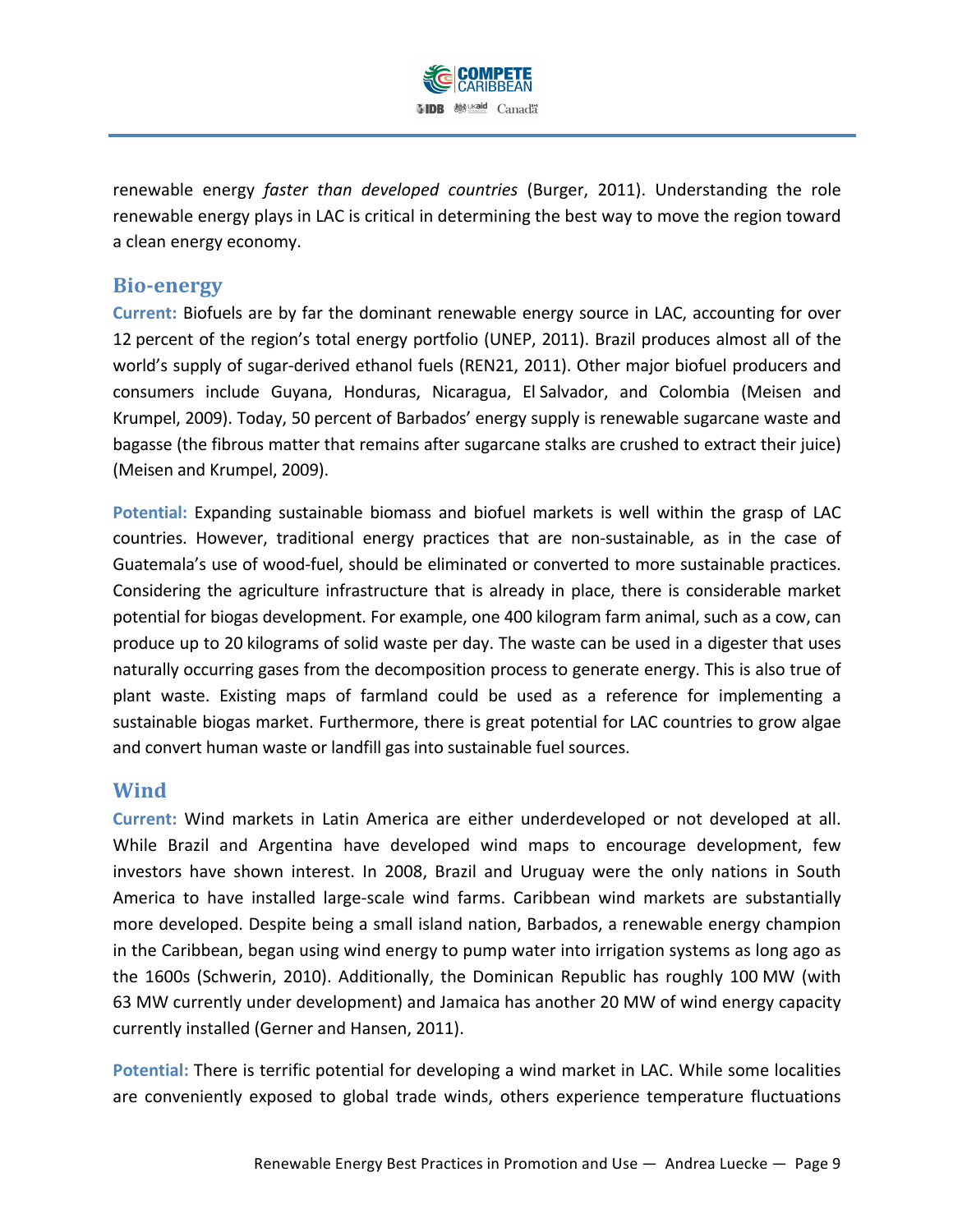

that, when coupled with elevation changes, can produce strong and reliable wind year round. The Dominican Republic is estimated to have roughly 3,200 MW of potential wind power available over 460 square kilometers. Wind potential in Brazil is expected to supply the country with roughly 4.7 GW of capacity by 2030 (World Bank, 2010). Other countries in LAC likely have as much potential. To understand where to best locate future wind infrastructure, more comprehensive resource mapping (which requires government and private sector investment) is needed.

## **Geothermal(**

Current: Geothermal power generation in LAC accounts for only 0.5 percent of the region's energy supply (UNEP, 2010) and is heavily dictated by a country's proximity to plate boundaries, volcanoes, and hot spots. Geothermal power does, however, play a large role in some countries' energy portfolios. In Costa Rica, for example, more electricity is derived from geothermal sources than fossil fuels (McDermott, 2009), thanks to the country's convenient location near the Circum-Pacific Seismic Belt (CPSB). Small-scale geothermal power generation can be found elsewhere around the CPSB in El Salvador, Mexico, and Nicaragua, but still does not play a dominant role. Geothermal power generates over 3,189 GWh of electricity per year in the Caribbean. Guadeloupe, for example, has had a 15 MW geothermal plant since 1986. Projects are also found in Saint Lucia, Dominica, and Nevis. In the Caribbean, geothermal power could potentially lower electricity costs to \$0.15 per kWh (Gerner and Hansen, 2011).

**Potential: With its multiple plate boundaries, Mexico has tremendous geothermal potential. The** coasts of Colombia and Ecuador also have a number of potential geothermal sites where the Nazca and South American tectonic plates meet. Furthermore, nations in the eastern and northern-most parts of the Caribbean are well situated for geothermal power production, with between 450 MW and several thousand megawatts of potential capacity (Gerner and Hansen, 2011). Nevis and Grenada, for example, have an estimated 300 MW and 400 MW of potential capacity, respectively, that has yet to be developed (Gerner and Hansen, 2011). CREDP has been exploring strategies to develop geothermal systems in Saint Kitts, Nevis, Dominica, and Saint Lucia. Some estimates predict up to 300 TWh per year of geothermal power is possible in LAC (Yepez-Garcia, Johnson, and Andres, 2010), and a developed geothermal market in the Caribbean could provide electricity that would cost \$0.12 to \$0.15 per kWh (Joseph, 2008).

#### **Hydropower**

**Current: Hydropower plays an extensive role in LAC's current energy portfolio, accounting for** roughly 8.5 percent of the region's total energy supply (UNEP, 2010). Large hydro dams provide substantial electric power for many countries, while existing as *the only* renewable energy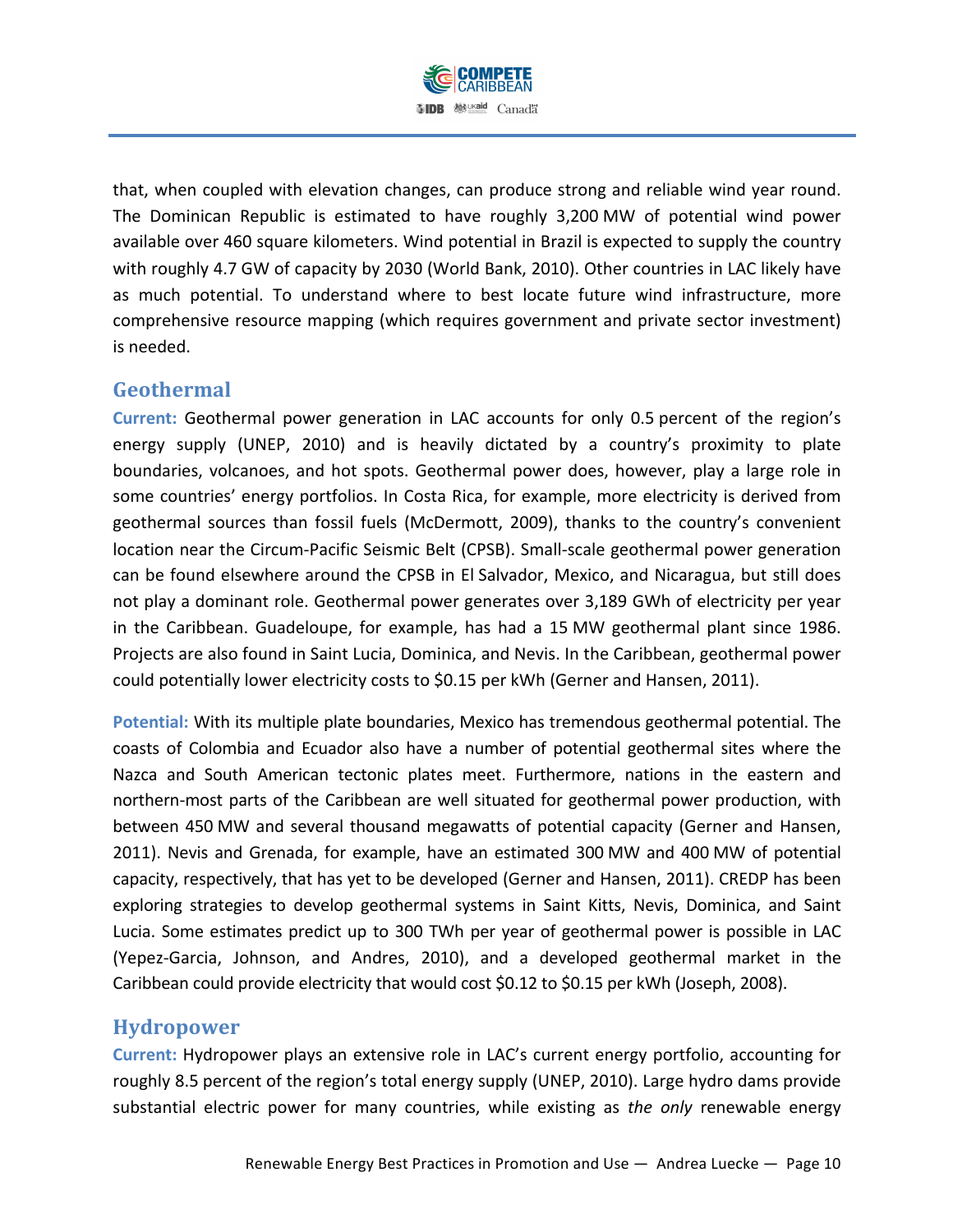

source in other countries. Micro-hydropower uses small-scale hydro generation technology that produces up to (but typically not more than) 100 kW of electric power. Because of their small size, the environmental impact of these technologies is smaller than their larger counterparts, which has led to a recent increase in popularity. In LAC, almost all countries have developed hydropower infrastructure. In the Caribbean, hydropower is used by Dominica (7.6 MW), Haiti (62 MW), Jamaica (43 MW), the Dominican Republic (472 MW), and Saint Vincent (6 MW), to name a few (Gerner and Hansen, 2011).

**Potential: Hydropower holds great potential in South America, especially around the Andes and \,** other regions with substantial elevation changes. While these elevation changes are not as common in the Caribbean, there is still potential. For example, even in countries where hydropower already exists, the market can be expanded. Notwithstanding, all nations must be cognizant of the problems associated with hydropower during periods of drought, low rainfall, or excessive energy use, as well as the damage to the ecosystems both up- and downstream of dams.

#### **Solar(**

**Current: A few countries, including Mexico, Argentina, and Colombia, have developed solar** irradiance maps to show where solar energy production is best suited and to encourage industry development. Beyond acknowledging the potential for a solar energy industry, it remains only a niche market in select countries such as Barbados, Saint Lucia, and Grenada. This lack of market development in other countries is most likely caused by the high cost required to install solar power – a problem that can be addressed by smart policies. The more common use of solar energy technology in the Caribbean is for heating water in homes. In 2009, two out of every five homes in Barbados had a solar water heating system installed, making Barbados the third highest per capita user of solar water heaters in the world. Achieving this, however, was not a simple task. As seems to be the case throughout the Caribbean, great effort went into educating and informing the public on how solar water heaters work and assuring the residents that they are safe and reliable (Schwerin, 2010). Barbados' high electricity rates were also a factor in adopting solar. Countries with lower electricity rates, such as Trinidad and Tobago, will inevitably have more difficulty transitioning toward renewable energy.

Potential: In terms of availability and potential, solar energy stands to play a large role throughout Latin America, the Caribbean, and the world. The U.S. Department of Energy (DOE) states that in one hour enough sunlight falls on the surface of the earth to power all of the earth's electrical needs for a year (DOE, 2011a). Germany is the world's largest solar consumer and producer, yet its solar resource is inferior to that in most of the Western Hemisphere. In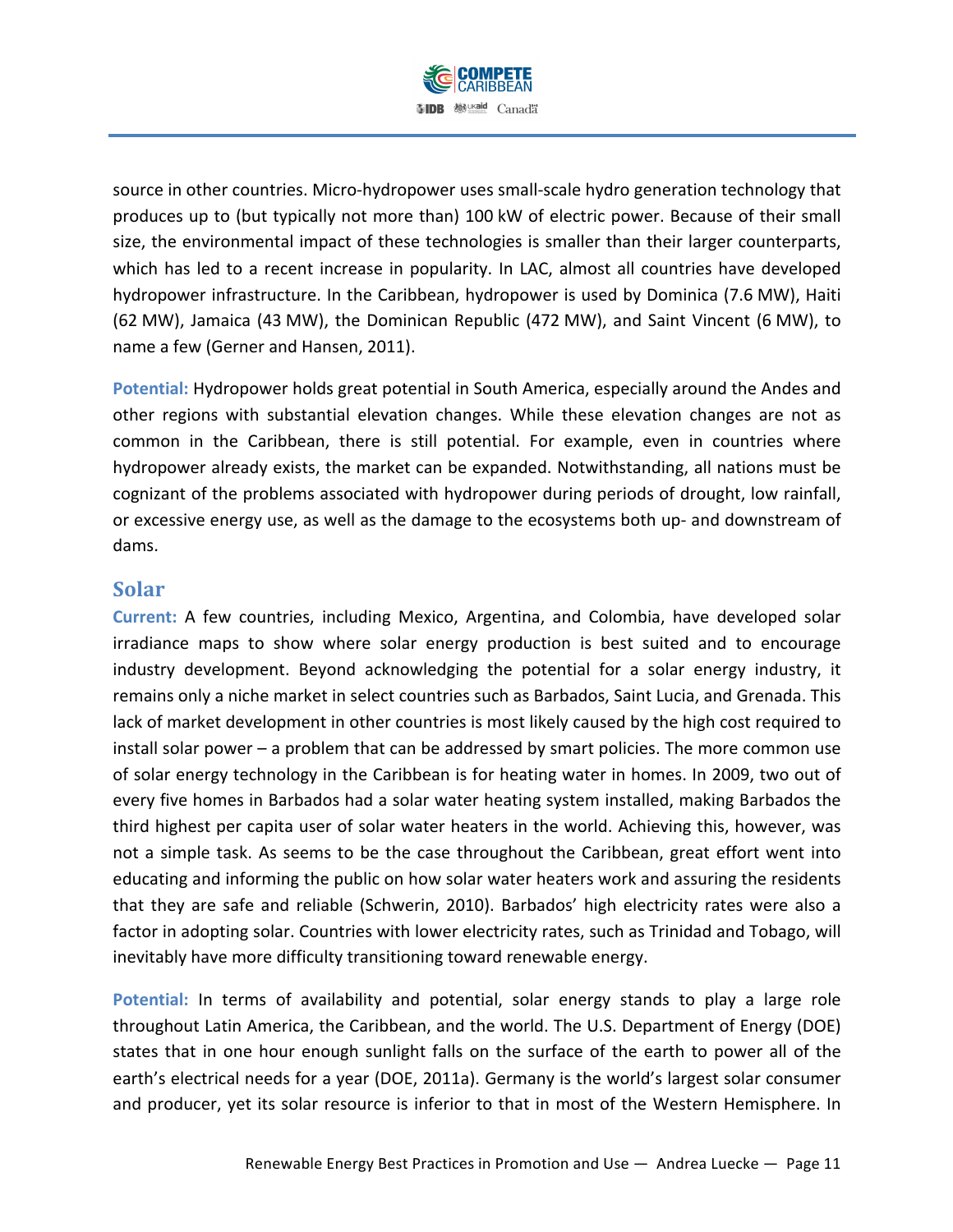

fact, Germany's solar resource is on par with Alaska's. If a sustainable and vibrant solar market is to take root, long-term institutional, financial, and other necessary infrastructure must be put in place.

In its 2010 paper "Analysis of the Potential Solar Energy Market in the Caribbean," CREDP identified a number of obstacles and first-step requirements for a suitable retail solar energy market to develop in the Caribbean. The main obstacles identified were lack of information and lack of resources (financial, grid development, and workforce). CREDP recommends that, to overcome these obstacles (commonly found throughout the world), nations need to

- educate the general public and local governments about solar technologies;
- compile an inventory of how much solar is already installed and how much more solar is possible (in MWs);
- understand the availability of resources and current infrastructure;
- put the appropriate institutional support in place to facilitate and encourage such a market.

CREDP points out that these four recommendations can be applied to all the renewable energy technologies, not just solar.

# **Economic Development Benefits of Expanding Renewable Energy(Markets**

There are direct and indirect benefits inherent in the formation of a comprehensive renewable energy industry. Saving energy and money are considered direct benefits. In Manlius, Illinois, for example, a 660 kW wind turbine produces enough electricity to save the local school system over \$100,000 per year in avoided fuel and electricity costs (*Windustry*, 2006). Keeping in mind that nearly 75 percent of all clean economy jobs in the United States are located in the top 100 largest metro areas, densely populated urban areas in LAC will likely have the most opportunity to generate direct or indirect economic development benefits (Muro, Rothwell, and Saha, 2011).

## **Job Creation**

As the world continues to recover from the global recession of 2008, job creation becomes increasingly important. Globally, biomass employs approximately  $1.7$  million people, solar employs approximately 665,000, wind employs approximately 630,000, hydropower employs approximately 40,000, and geothermal employs approximately 20,000 people (REN21, 2011). Due to the demand for more renewable energy, Germany expects more jobs in renewable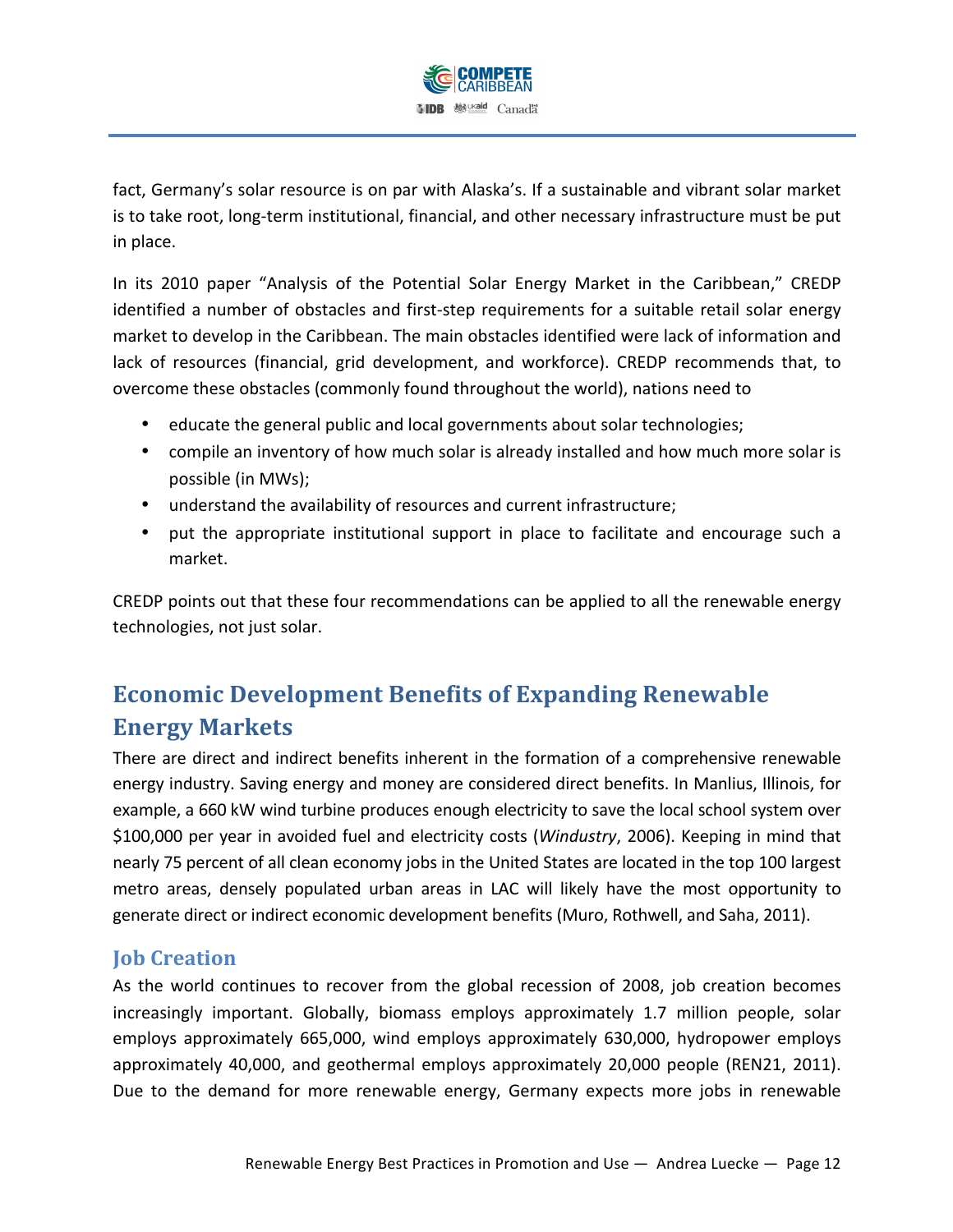

energy than in the automotive industry within the next decade, signifying a shift in national priorities. The United States is experiencing its own shift. According to The Solar Foundation, the U.S. solar industry currently employs over 100,000 workers (The Solar Foundation, 2010), which is more than the U.S. steel production sector. These jobs are spread across the entire value chain and include everything from lawyers and accountants to manufacturing, roofing, and plumbing.

Although U.S. manufacturing jobs are at their lowest since before World War II, approximately 26 percent of all clean jobs are in manufacturing (Muro et al., 2011). Solar manufacturing jobs are expected to grow 14 percent between 2011 and 2012 (compared with overall manufacturing, where jobs are expected to decline by 2.6 percent over the same period) (The Solar Foundation, 2010). It is not easy to compete with Asia on low-cost manufacturing, but at least one Latin American nation, Mexico, is beginning to attract multinational renewable energy manufacturers because of its lower-cost labor and less stringent environmental regulations. In 2009, Japanese company Sanyo, for example, opened a solar photovoltaic (PV) module manufacturing plant in Nuevo Leon, Mexico, to reduce manufacturing costs for products supplying the U.S. and Canadian markets (Renewable Energy World, 2009).

#### **Exports** and Direct Value

Manufacturing renewable energy products can lead to export opportunities. A report released by the Solar Energy Industries Association and GTM Research in August 2011 found that the United States is a net exporter of solar energy products and is the world's leading exporter of polysilicon for solar PV panels (much of which Germany imports). These exports pump money back into local economies in the form of direct value. Although the entire market grew to \$6 billion in 2010, the report also found that, in 2010, the U.S. solar industry created \$4.4 billion in domestic direct value, signifying that \$0.75 out of every \$1 spent on a U.S. solar installation found its way back to the local U.S. economy through wages paid to domestic manufacturers, installers, etc. By investing in locally grown and produced energy sources, money that would otherwise be spent on energy imports can be saved, capitalized on through return investments, or spent on small business enterprises and national infrastructure projects. As renewable energy manufacturing increases and trade connections are created, direct value begins to accumulate, helping to contribute to a nation's GDP.

## **Land Ownership, Property, and Asset Value**

One of the most basic by-products of renewable energy is an increase in property and asset values. In the United States, there is new evidence that the presence of a solar PV system on a house leads to greater resale value. In California, homes with a 3 kW PV system sold for an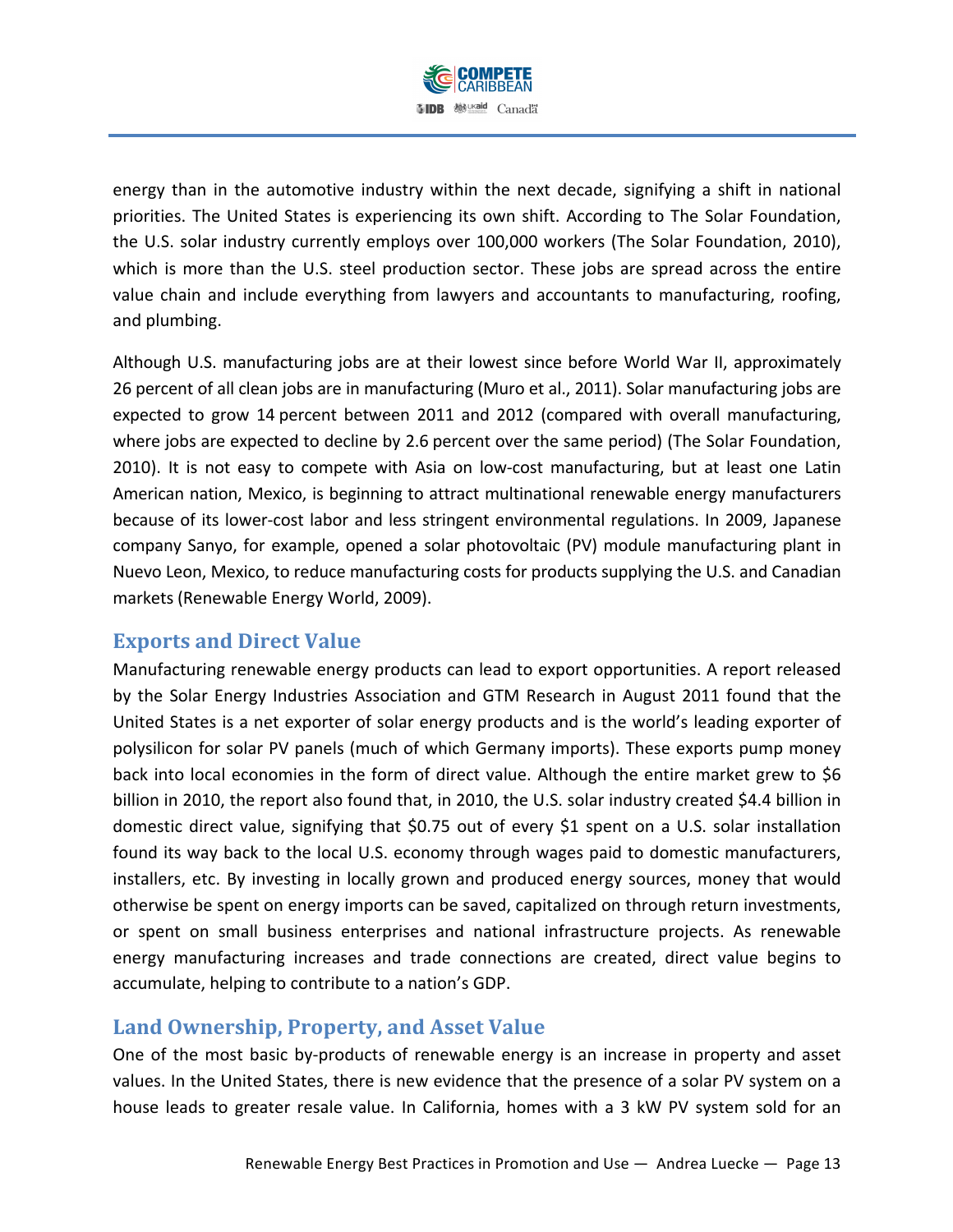

average of \$17,000 more than comparable homes without PV (Hoen et al., 2011). And despite being restricted by local laws, landowners that lease their property to project developers for wind, solar, geothermal, or hydropower are often able to profit. The City of Chicago, Illinois, leased a 40-acre plot of former industrial land (land with limited reuse value) to its local utility to build a solar farm and will bring in \$110,000 in revenue per year through the arrangement. The City of Las Cruces, New Mexico, is also working on a solar land lease and stands to earn \$2.3 million over the life of the project.

## **Improved Regional Economic Competitiveness**

A new renewable energy market can also stimulate regional economic competiveness by inducing new private capital investments. According to Bloomberg New Energy Finance, in the year ending June 2011, new investment in clean energy rose 22 percent (now at \$41.7 billion globally) (Downing, 2011). A successful renewable energy market would help stabilize longterm energy prices, acting as a hedge against rising electricity rates. Reliance on energy imports would also be reduced, thus saving ratepayers' money. A manufacturing firm, for example, may choose to locate in a region with abundant *clean* electricity to avoid costly environmental controls or regulations. Finally, the existence of one or two renewable energy businesses in a region can create a clustering effect of companies that operate up and down the supply chain. All this helps to make a region more economically attractive, and therefore competitive.

## **Market Drivers and Best Practices**

Although renewable energy's role in the U.S. energy economy is highly publicized and hotly debated, it is still an emerging phenomenon, facing formidable obstacles in achieving scale. In the absence of a national clean energy standard (or other national standards that mandate rate design, job training, permit issuance, financing underwriting criteria, etc.), fragmentation persists. The primary result of fragmentation is increased cost to implement renewable energy. In the absence of national standards and/or transparent processes, the time it takes each state and/or authority having jurisdiction (AHJ) to design individualized policies and programs drives up the cost of implementation. It also increases the level of complexity for renewable energy contractors, as each state and/or AHJ may operate under different rules and regulations (again, increasing the cost of the renewable energy system). Even though some renewable energy technologies, such as solar, are rapidly becoming more affordable (and in some U.S. states are equally as affordable as conventional fuels [Matz, 2010]), the high cost of renewable energy is still a barrier in most parts of the country.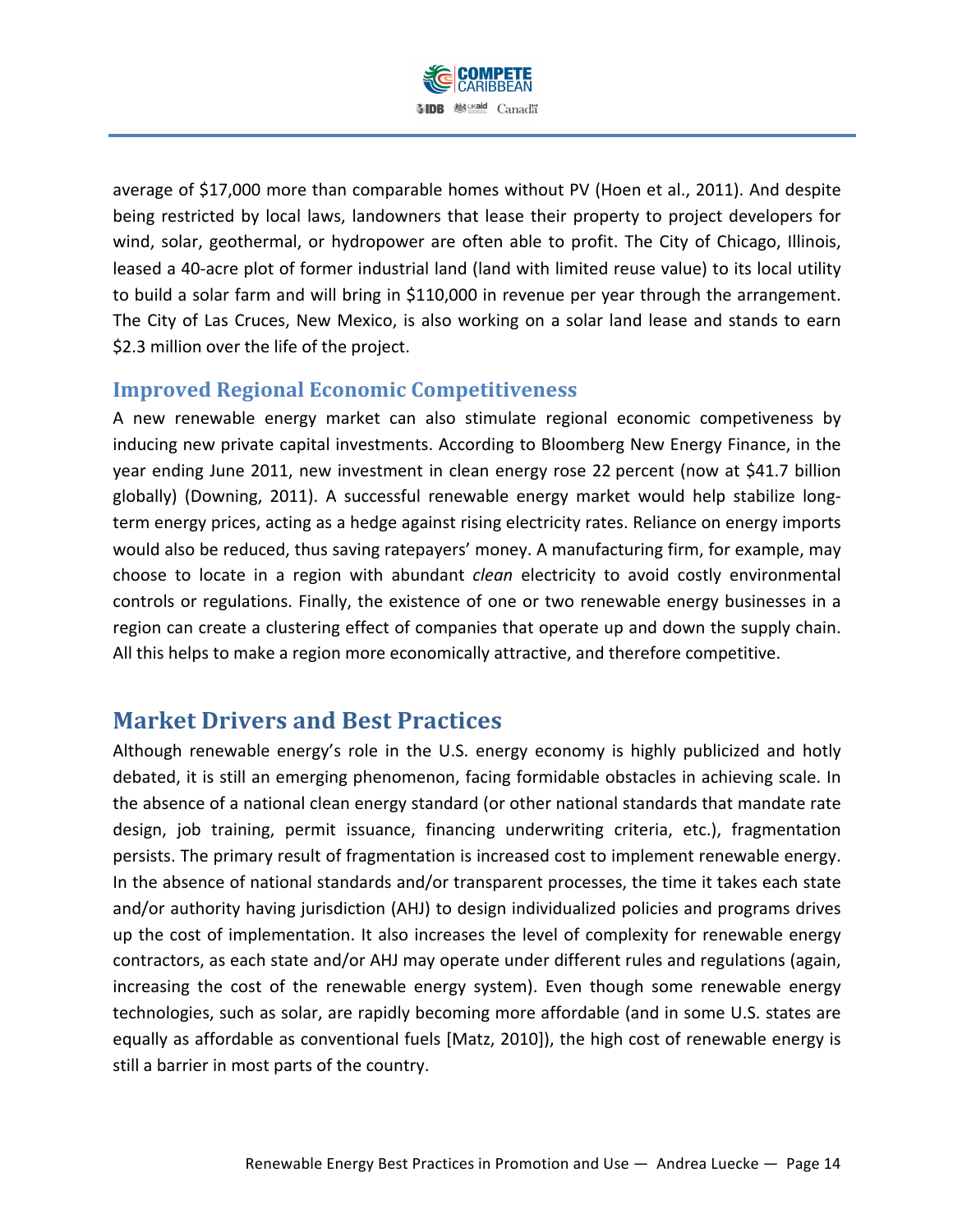

In an effort to cultivate vibrant renewable energy markets in the United States, best practices in program development, rate design, financing, permitting, workforce development, and industry engagement have emerged. In the United States, AHJs with municipally owned utilities have more policy options because municipalities can directly affect utility operations and practices. Conversely, AHJs have less control over investor-owned utilities, which are regulated by state public utilities commissions. Regardless, supportive and transparent policies and programs at all levels of government are an important aspect of the advancement of renewable energy. The following highlights a few of the financial, regulatory, and industry best practices that hold the most promise for transforming the renewable energy market in LAC.

## **Renewable Portfolio Standard**

!!!!!!!!!!!!!!!!!!!!!!!!!!!!!!!!!!!!!!!!!!!!!!!!!!!!!!!!!!!!

**Concept:** Political will and utility participation are two of the most important factors in the development of renewable energy in the United States. Without these, a national clean energy standard, or a Renewable Portfolio Standard (RPS), may never be adopted. An RPS is a regulation passed and enforced at the state level that requires a certain percentage of energy production to be from renewable energy sources by a specific date.<sup>d</sup>

In practice: In the United States, 39 states and the District of Columbia have enacted an RPS or comparable standard. California's goal is to have 33 percent of its energy needs supplied by renewable sources by 2020, while New York's goal is 29 percent by 2015. In November 2004, Colorado became the first state to create an RPS by *ballot initiative* when voters approved Amendment 37. Since 2004, Colorado's RPS has been increased twice by ballot initiative, signifying how important renewable energy is to voters. A direct result of a state adopting an RPS is its ability to establish tradable renewable energy credits (RECs), an important marketdriven mechanism for driving down the overall cost of a project. In New Jersey, solar renewable energy certificates (SRECs) have been largely responsible for the boom of the state's solar market. SRECs allow developers to build solar farms and large-scale solar projects while receiving highly valued certificates for the electricity produced from them. Ultimately, this incentive lowers the cost of overall project development because it allows some of the initial project capital investment to be recovered through power production. SREC markets can be complicated to analyze and evaluate; however, solar businesses have arisen to meet these challenges through brokering, aggregation, and web-based auction systems. These

 $<sup>d</sup>$  Eligible technologies might include solar water heat, solar thermal electric, solar thermal process heat,</sup> photovoltaics, landfill gas, wind, biomass, hydroelectric, geothermal electric, geothermal heat pumps, municipal solid waste, solar light pipes, biomass thermal, anaerobic digestion, small hydroelectric, tidal energy, wave energy, and fuel cells using renewable fuels.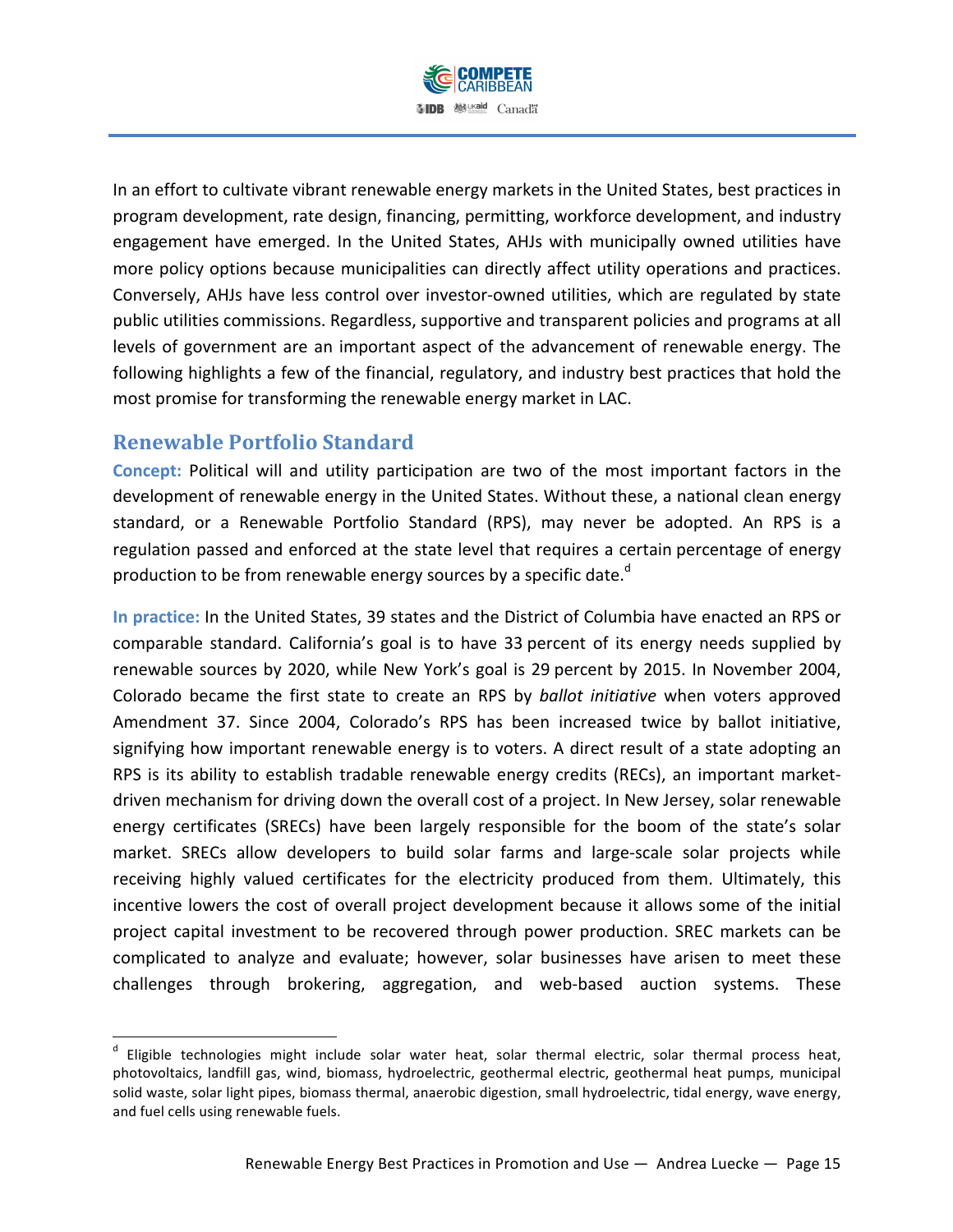

intermediary services command a price, but they may be worth it. The table below shows the 7 out of 40 countries in LAC that have an RPS.

|                       | <b>Existing renewable</b><br>energy capacity in<br>2008 | <b>RPS Goal</b>            | <b>Other</b>                                                                                                                                                                                                        |
|-----------------------|---------------------------------------------------------|----------------------------|---------------------------------------------------------------------------------------------------------------------------------------------------------------------------------------------------------------------|
| Argentina             | 35%                                                     | 40% by 2015                | 1,000 MW by 2012 and 2,500 MW by<br>2016. 2012 goal includes: 500 MW<br>wind, 150 MW biofuels, 120 MW waste-<br>to-energy, 100 MW biomass, 60 MW<br>small hydro, 30 MW geothermal,<br>20 MW solar, and 20 MW biogas |
| Brazil                | 85%                                                     | 75-85% by 2020             |                                                                                                                                                                                                                     |
| Dominican<br>Republic | 7%                                                      | 10% by 2015<br>25% by 2025 | Wind: 500 MW by 2015                                                                                                                                                                                                |
| Jamaica               | 5%                                                      | 10% by 2010                |                                                                                                                                                                                                                     |
| <b>Mexico</b>         |                                                         | 7.6% by 2012               | Wind power 4.34%, small hydro 0.77%,<br>geothermal 1.65%, and biogas/biomass<br>0.85%                                                                                                                               |
| Nicaragua             | 27%                                                     | 38% by 2011                |                                                                                                                                                                                                                     |
| Peru                  |                                                         | 5% by 2013                 |                                                                                                                                                                                                                     |

*Source:)REN21, 2011.*

*Note: Table may be incomplete.* 

## **Net Metering Regulations**

**Concept:** Net metering has been a useful tool in advancing U.S. renewable energy markets because it allows customers to be fairly compensated for the energy they generate. In those states that allow it, net metering enables an electricity customer who has a renewable energy generating system to be credited for the excess energy their system produces and returns to the grid. Net metering can be tracked by simply enabling the customer's electric meter to "run backwards" as they produce electricity and "run forward" as they consume electricity. The customer is charged or credited the difference. Forty-three states in the United States have adopted net metering practices and regulations.

In practice: The State of Utah requires its only investor-owned utility, Rocky Mountain Power (RMP), to offer net metering to customers who generate electricity using solar, wind, hydropower, hydrogen, biomass, landfill gas, or geothermal energy. Net metering is available for residential systems up to 25 kW and non-residential systems up to 2 MW in capacity. RMP will issue a kWh credit for monthly net excess generation produced by the net metering facility and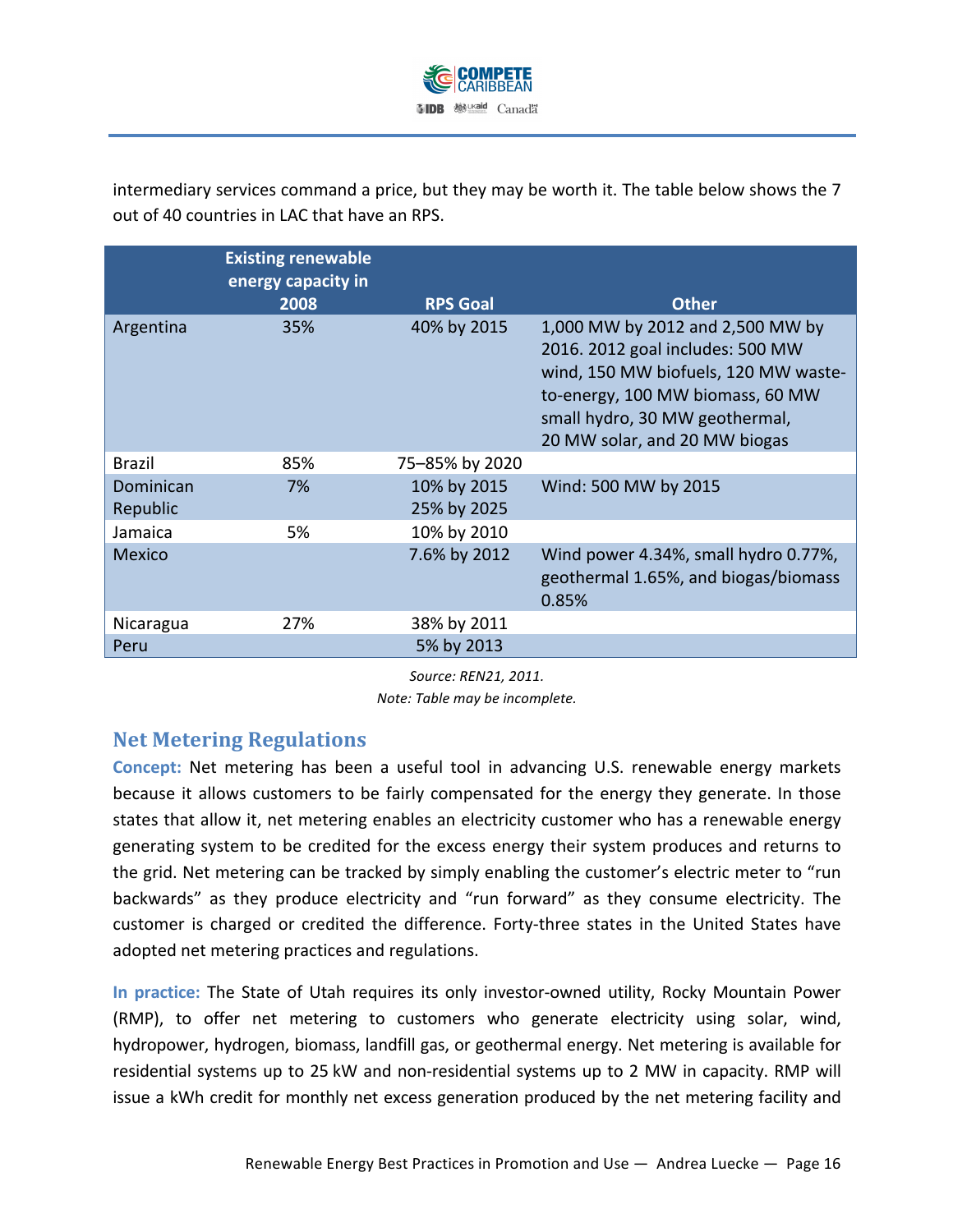

apply that credit to the next billing period. Large commercial customers that produce excess generation may choose between valuing excess generation at a rate based on avoided costs or at an alternative rate based on utility revenue and sales (DOE, 2011b).

## **Federal Tax Credits and Grants**

**Concept: The Energy Policy Act of 2005 and American Recovery and Reinvestment Act of 2009** created tax incentives to encourage residential and commercial renewable energy development in the form of an Investment Tax Credit (ITC) and 1603 Treasury Program. The federal programs credit or grant a tax-paying entity 30 percent of the costs related to the installation of a qualified renewable energy system (DOE, 2011c).

In practice: Tax credits for residential renewable energy systems help stimulate consumer interest, while tax credits (or cash grants in lieu of tax credits) have been effective in sparking project development and initiating industry growth. Since these incentives were first implemented in 2006, the cost of solar PV panels has declined 29 percent, largely due to the surge of products in the market, driving the cost per unit down.

## **State and Local Rebate Programs**

**Concept:** To promote renewable energy adoption, many states and AHJs provide direct funding for system design and installation. Utilities may also provide their own rebates with varying conditions or stipulations, many based on system performance, system certification, installer credentials, etc. Rebate programs offer customers the opportunity to recover some of their initial capital investment.

In practice: Wind energy is one of the great renewable energy success stories in the United States because of its versatility and range of applications. The Long Island Power Authority in New York manages a performance-based rebate program for residential and commercial wind installations. Residential installations may earn up to \$3.50 per kWh for a maximum of 16,000 kWh per year, while commercial installations may earn a \$0.50 per kWh rebate for annual production between 16,000 and 175,200 kWh.

## **Community and Group Purchasing**

**Concept:** A community purchase occurs when more than one party shares in the ownership of a renewable energy system (usually wind or solar). A person may decide to participate in a community purchase if he or she resides in a home that is not suitable for individual renewable energy use. This concept is growing in popularity but is contingent on local laws, since utilities are often expected to split the energy bill among many users. In contrast, a group purchase is when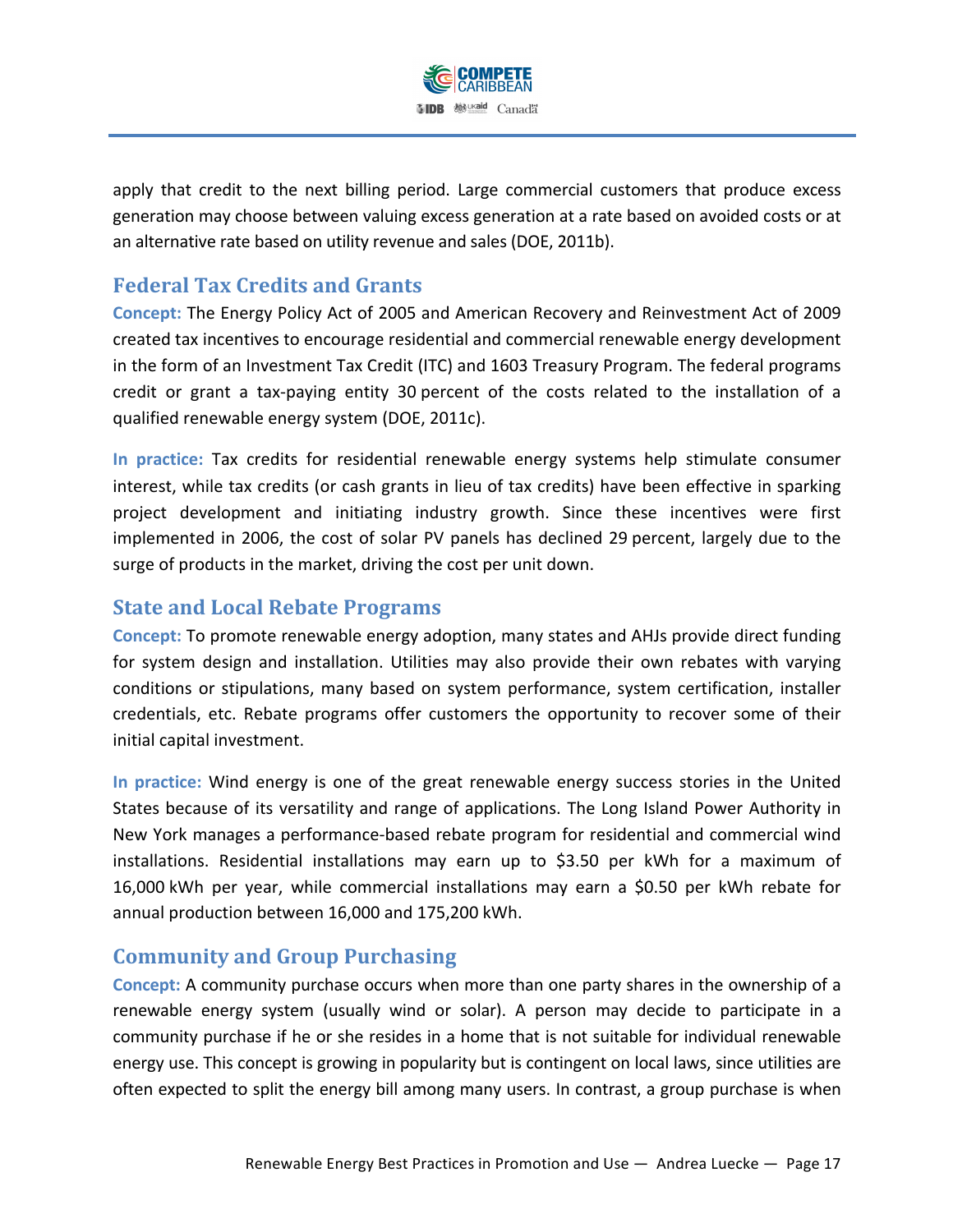

multiple parties wanting to purchase separate systems work together to place a bulk order. Working together allows them to benefit from wholesale equipment prices, reduced transaction costs, and greater ease in navigating the process.

**In practice:** Community and group purchasing have had immense success in Portland, Oregon, under the banner of the Solarize program. The program is designed to help individuals make informed decisions using a group dynamic. For example, the Solarize program helps to accelerate adoption of solar by facilitating the removal of some of the process decisions such as which contractor to hire, how large a system to purchase, how to pay for the system, or simply where to begin. Community programs not only successfully promote the adoption of renewable energy, but they also play a major role in educating people about its benefits. These types of programs are useful for regions (such as LAC) where there is a lot of public skepticism about new or foreign technology.

## **Third?Party Ownership**

**Concept:** Third-party ownership arrangements are used by entities (such as governments, municipalities, schools, non-profits, or other tax-exempt organizations) that are not eligible to receive federal or state tax credits and benefits, those that prefer not to own and maintain a system, or those lacking the upfront capital needed to invest in wind or solar. In a third-party ownership arrangement, an entity hosts the system on its building or land, but the system is owned by a separate business or investor who uses the available tax credits and benefits and sells the power produced by the system to the host. Benefits of third-party ownership include:

- increased ability of non-eligible entities to take advantage of tax credits and depreciation benefits;
- upfront costs substantially reduced or eliminated;
- no responsibility for maintenance, operations, or sale of SRECs;
- third-parties can aggregate multiple investors to get discounts and better financing rates;
- predictable lower energy costs.

A disadvantage of third-party ownership may be high transaction costs for commercial-scale installations. Thus, third-party ownership in the commercial context has typically been limited to systems of 250 kW and above. Public agencies may also experience a variety of obstacles, including debt restrictions, contract restrictions, competitive procurement requirements, or optimal site access.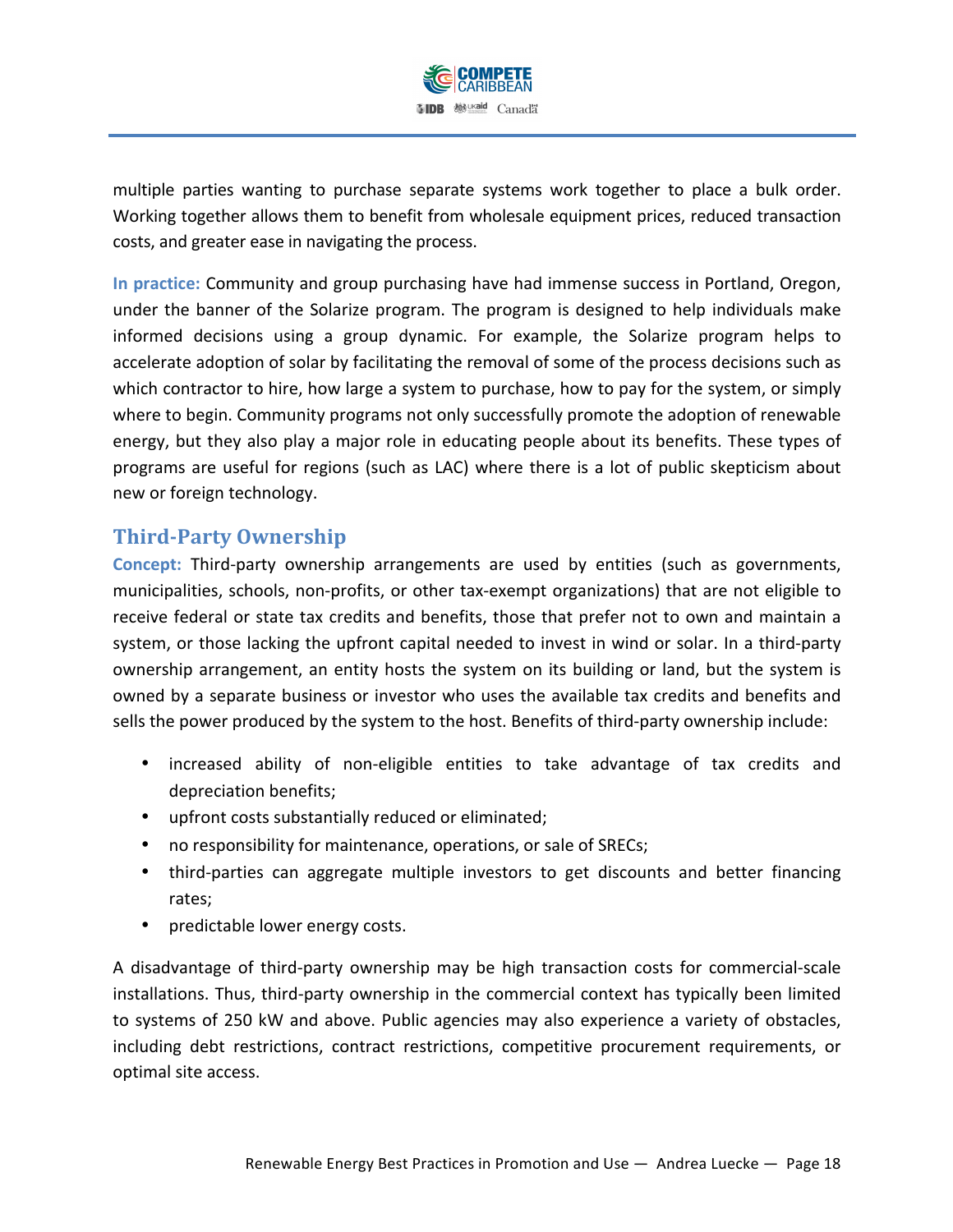

In practice: Sungevity is a U.S. company that offers third-party ownership in the form of residential solar leasing. Without any money paid up front, they design and install a customized residential system, then lease the panels to the homeowner for a low monthly rate. Although the homeowner does not own the system, the cost of the lease payment (plus the savings of the reduced electricity bill) is generally less than what the homeowner was paying before installing solar, signifying immediate cost savings. Other prominent companies offering thirdparty leases include SolarCity and SunRun.

## **Permitting and Interconnection Processes**

**Concept: While manufacturing innovations and technology breakthroughs have cut the cost of** solar PV panels in half since 2009, the high cost of solar is still a frequently cited barrier to wider adoption. As a consequence, reducing process or "soft" costs (i.e., labor and overhead), which account for over half the cost of a residential solar installation, is now an industry focus. The DOE believes that by reducing soft costs (or the time it takes to site, permit, install, and interconnect a system), the cost of solar may be reduced to as low as \$1 per watt by 2017. However, without national standards to follow, states and AHJs currently use their own set of procedures. The result is a patchwork of regulatory hurdles and processes, which, again, adds to the time and cost of installing a renewable energy system. Having an efficient, easily understandable standard and fair-cost set of processes that are managed by properly trained code officials will help to reduce these soft costs.

In practice: The best permitting practices include email and online transactions, fair flat fees, over-the-counter permit issuance, and standardized permit requirements (VoteSolar Initiative, n.d.). Implementing these best practices requires the full support of local jurisdictions that issue permits (Pitt, 2008). In 2007, the Sacramento Municipal Utility District (a municipal utility in California) pioneered streamlined permitting to ensure all AHJs in its service territory use a standard application template. Seven different AHJs signed on and developed measures that streamlined the process, including permitting fee waivers (for three years), a simple standardized application for small residential PV, and a commitment to over-the-counter or one-day turnaround for plan reviews (Cutlip, 2011).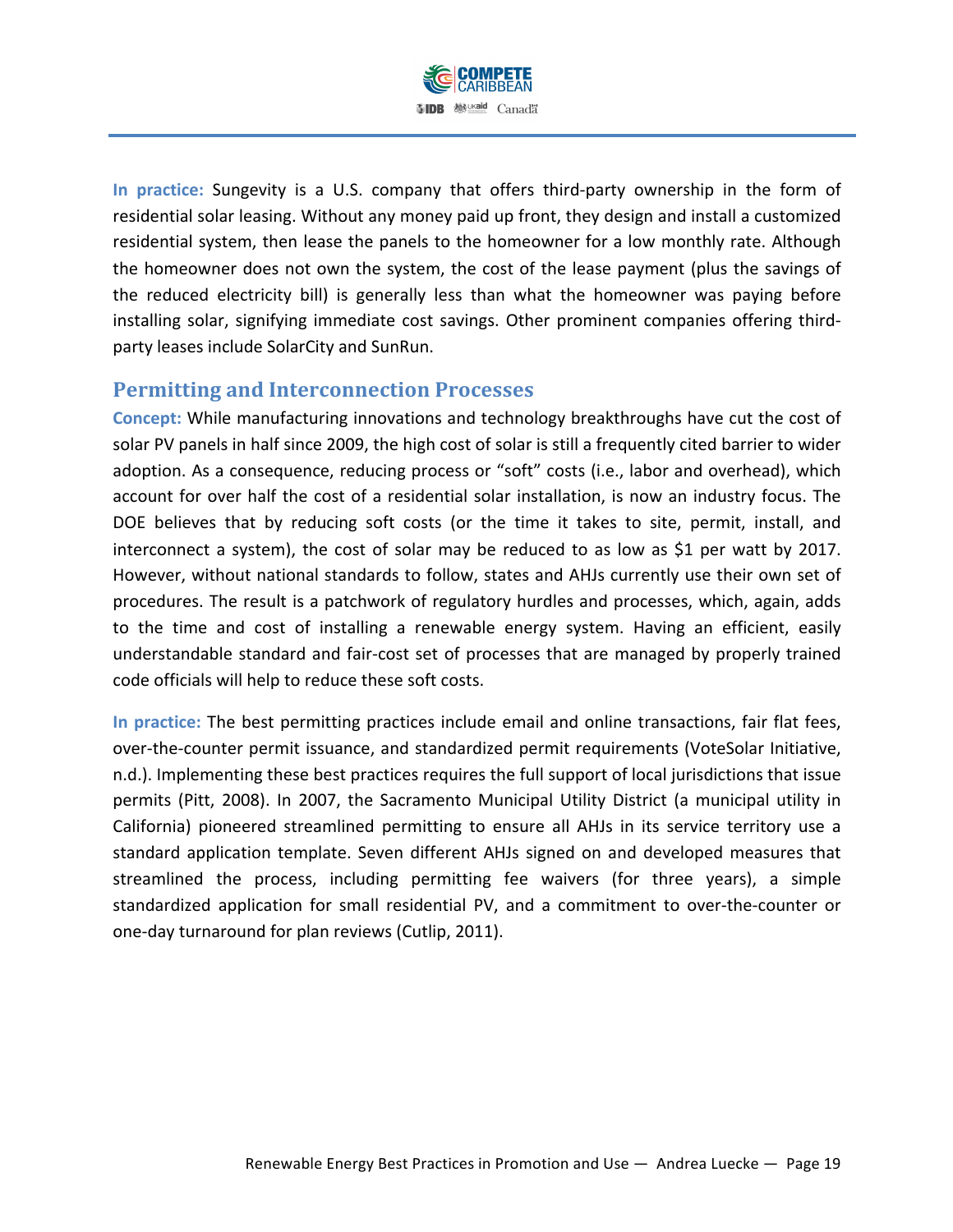

# **Public and Private Sector Roles in Advancing Renewable Energy**

The best practices outlined in the previous section did not occur overnight. They are the result of several decades of government and private sector involvement and cooperation toward advancing renewable energy in the United States. Although development of the renewable energy market remains a constant struggle for the United States, some policies and approaches are well suited for replication. Ensuring that the best possible legal, financial, regulatory, and institutional frameworks are in place is the responsibility of national governments and their private-sector counterparts. Informal unilateral actions by governments, although not binding to the international community, help to move renewable energy forward and should be considered.

## **Program Creation**

The creation of a sustainable local renewable energy market requires a comprehensive and coordinated effort among many stakeholders. It is important to spend time in the beginning planning and analyzing, as the plan or roadmap that is created will serve as the legal and economic framework for renewable energy in the region for many years. It is of critical importance to engage a diverse group of stakeholders and advisors, such as local government, utilities, universities, business groups (local and foreign, small and large), entrepreneurs, international NGOs, banks, energy attorneys, concerned citizen groups, and more. Early engagement will help ensure active participation of all stakeholders in developing the plan, as well as personal investment in the long-term viability of the plan. The role of the advisors is to help develop a sustainable work plan and leverage resources. At a minimum, advisors should commit to providing in-kind consultation.

#### **Public-Private Partnerships**

While there is no strict rule for what makes a successful public–private partnership, team approaches are a proven way of encouraging renewable energy markets. Coordination among government agencies and the private sector at the national or local level is challenging but achievable. Recognizing and supporting community individuality, promoting cooperation, addressing common needs, and engaging in mutual problem solving are keys to success.

Creating and sustaining an attractive business-friendly market landscape is also essential for the successful establishment and continued growth of any new industry. Governments must understand the motivating factors for renewable energy companies to locate in a new market. Different incentives are required for companies in different phases of development. For example, an established foreign-owned manufacturing company will be interested in different perks or incentives than a domestic services company that is currently expanding.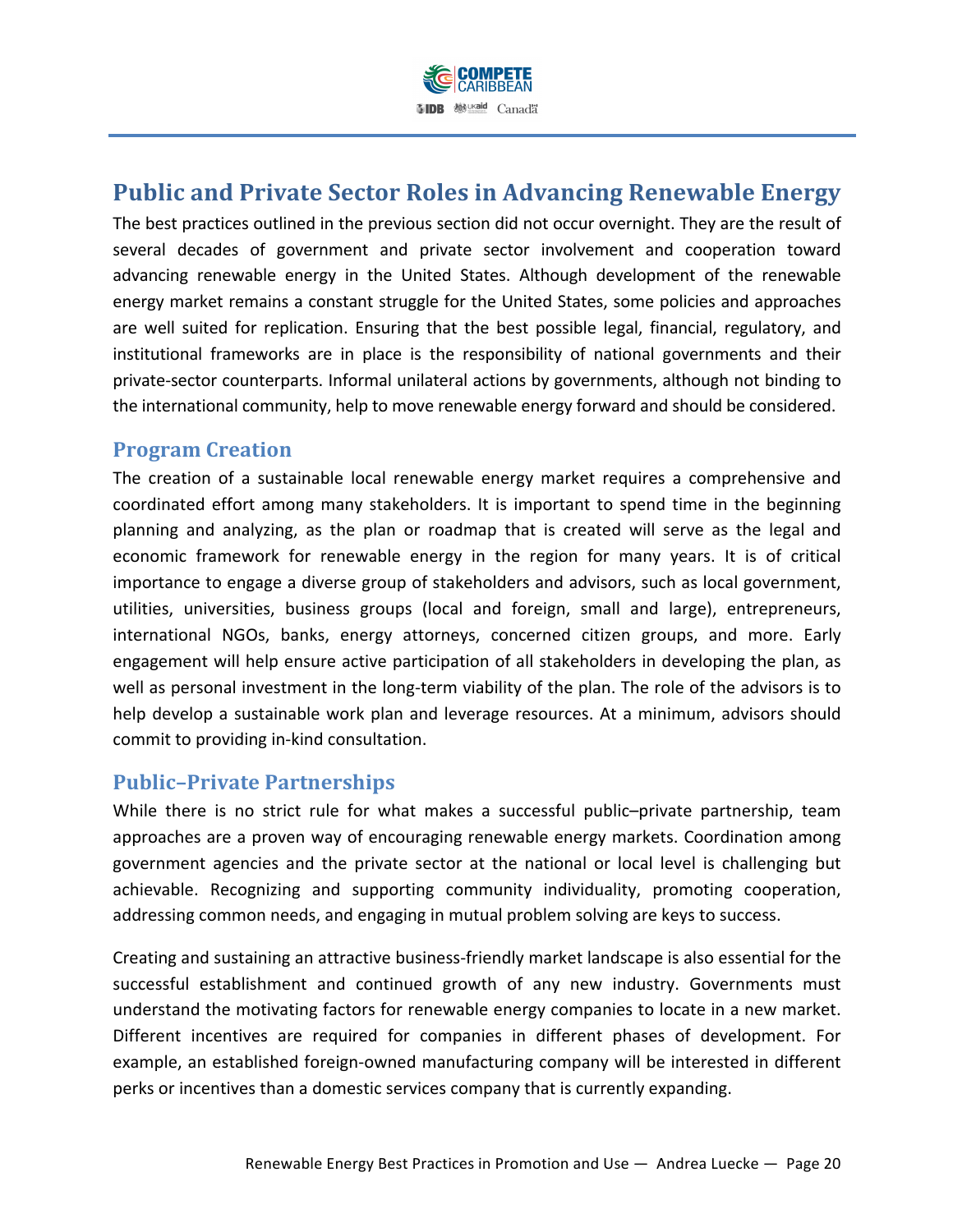

The most important incentive for emerging industries and companies, perhaps, is government leadership. Some cities in the United States have incorporated renewable energy into their long-term comprehensive planning. This decision not only affects energy procurement for municipally owned buildings, but it also sends a message to renewable energy businesses that there is stability and certainty in the market. For a city or region working to attract investments, the perception of market stability is critical. Although the United States has not signed the Kyoto protocol, 1,054 U.S. mayors have demonstrated their commitment by signing the U.S. Conference of Mayors' Climate Protection Agreement, vowing to reduce carbon emissions in their cities below 1990 levels (U.S. Conference of Mayors, n.d.). Every country in LAC except for French Guiana and Puerto Rico has signed onto the Kyoto Protocol. Additionally, the Clinton Climate Initiative C40 Climate Leadership Group is a group of large cities committed to tackling climate change with commitments from a few U.S. cities, as well as Mexico City, Caracas, Bogotá, Lima, Buenos Aires, Rio de Janeiro, and São Paulo (Clinton Climate Initiative, 2011). Green energy goals, whether instituted by the government or the private sector, are often the first and most important step in showing leadership; however, these goals mean little without transparency and accountability.

Another example of a public–private partnership is the U.S. Environmental Protection Agency's (EPA) Green Power Partnership. This partnership supports the procurement of clean power (solar, wind, geothermal, some biomass, and low-impact hydropower) by companies. U.S. partner organizations that join must buy green power in amounts proportional to their annual electricity use. Partnering with the EPA can help small and large U.S. companies lower transaction costs associated with buying green power, reduce their carbon footprint, and communicate their leadership to key stakeholders (Green Power Partnership, 2011). Finally, the DOE recently launched its SunShot program, which is a collaborative national initiative to make solar energy technologies cost-competitive with other forms of energy. Through the SunShot program, the DOE will provide \$50 million to U.S. manufacturers in an effort to reduce the cost of solar energy systems by 75 percent before 2020 (SunShot Initiative, 2011).

#### **Public Education**

Education is important in creating a retail renewable energy market, especially considering most of the world suffers from energy illiteracy. For example, many people in developed and developing countries alike do not know 1) how to read their utility bill, 2) where their energy comes from, 3) how renewable energy technologies work, 4) what the true costs of fossil fuels are, or 5) what a green job is. And they are not to blame. As a result of the abundance of cheap energy throughout the 20<sup>th</sup> century, especially in the United States, energy literacy campaigns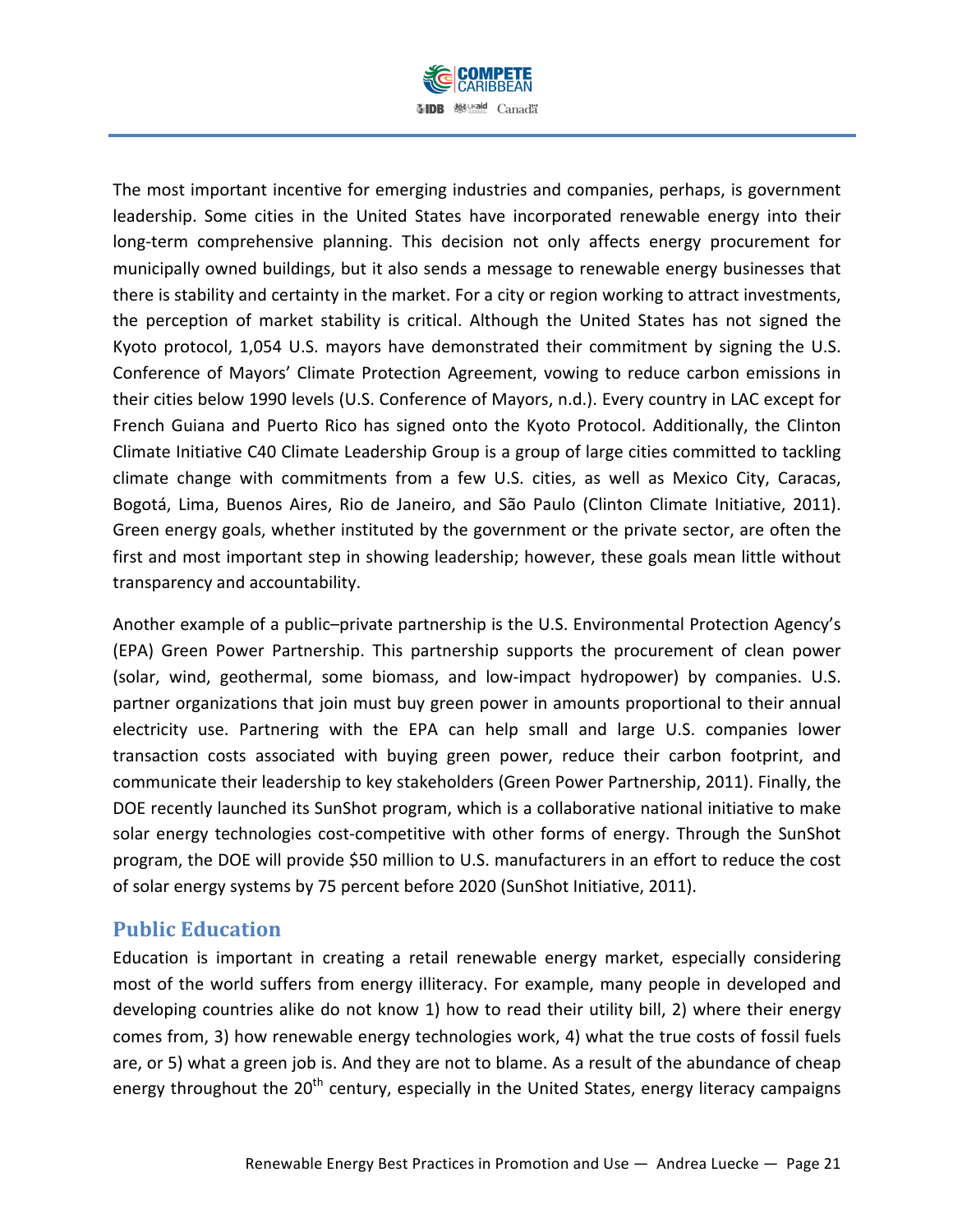

and efforts to promote the environmental benefits of renewable energy technologies have rarely been undertaken.

The DOE's Solar America Communities Outreach (SACO) Partnership program is an excellent example of a widespread public education and outreach effort. Essentially, SACO conducts outreach to local governments across the United States that are interested in implementing solar policies and programs. To best accelerate solar energy deployment, the DOE encourages local governments to take a comprehensive, holistic approach rather than a project-by-project approach. To support this, SACO implementing partners provide information to local governments about policies and regulations, financial incentives, workforce training best practices, and strategies for engaging utilities and members of the community. The DOE's *Solar Powering Your Community: A Guide for Local Governments serves as the foundation for these* public education efforts (Solar America Communities, 2011).

#### **Workforce Development**

Job training and education is a common intersection point for the private sector and governments. Construction, operation, and maintenance jobs are constantly evolving, changing, and expanding as new standards, best practices, and methods enter the market landscape. Investing in a skilled and quality-oriented workforce helps protect the industries's reputations. While funding by national or local governments may be required to help train the first few waves of workers, maintaining and developing the skills necessary to keep them "masters of their craft" is the role of the private sector. This ongoing education will ensure that privatesector companies remain competitive.

#### **Multinational(Collaboration**

Finally, strong international partnerships are also needed to help renewable energy technologies take root. The Organization of Eastern Caribbean States has already demonstrated the benefits of multinational collaboration. Though not exclusively focused on renewable energy development, the Electronic Government for Regional Integration Project is a collaborative effort among Grenada, Dominica, and Saint Lucia, with more than \$6 million in funding from the World Bank, to help improve government transparency, public–private business efficiencies, and the development of a more inviting business landscape for industries. The Grenadines and Saint Vincent are also considering joining the program. This initiative will help businesses expand across national borders and efficiently conduct business with multiple governments at once. A similar initiative dedicated to transparent renewable energy standards across national borders would help boost renewable energy in LAC.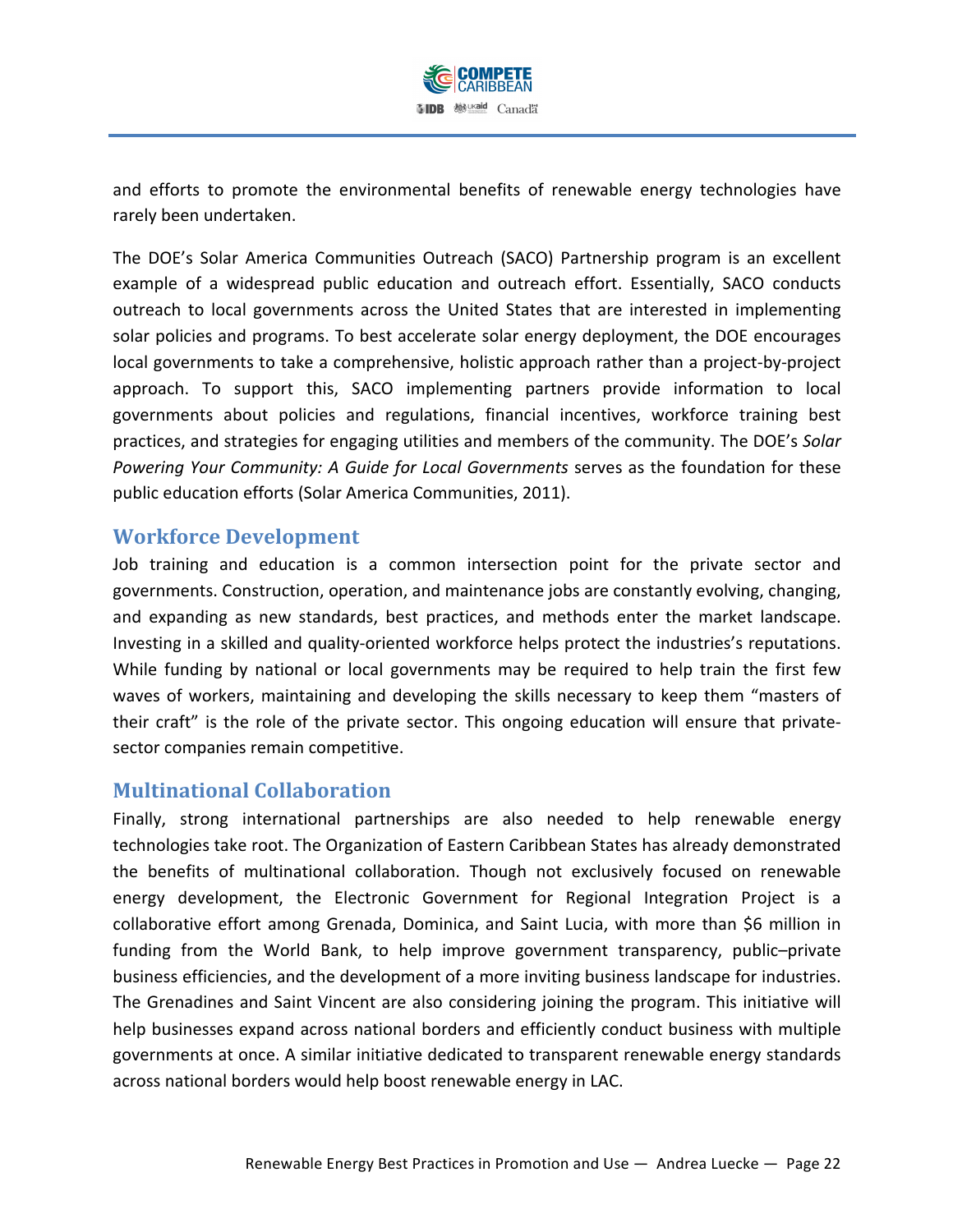

# **Conclusion and Recommendations**

Establishing and nurturing a comprehensive and strong renewable energy industry across such a vast landscape is no small challenge, yet the rewards are well worth the efforts. A wellconstructed renewable energy industry brings jobs, energy security, education in science and technology, and modern infrastructure directly to the countries that need it most. On a much broader scale, nations will benefit from having a more skilled workforce, safer environmental conditions, increased trade opportunities, and improved multinational relations. Finally, and possibly most importantly, countries that invest in renewable energy will benefit from extraordinary savings on energy imports that can be re-invested in local economies rather than sent abroad. The global trend toward renewable energy is not just a market shift within the energy industry, but a broad re-orientation of society as we move into the future.

Because of the high cost of electricity, many countries in LAC are actively working to advance their renewable energy markets. Emergency solar lighting has been installed at Piarco International Airport in Trinidad and the Crown Point airport in Tobago (Bureau, 2009). In Grenada, national electricity provider GrenLec has adopted a 1:1 net metering practice that allows renewable energy system owners to be fairly compensated for the excess energy they produce and return to the grid. As a result, GrenSol, a leading solar company in Grenada, has installed PV systems on schools, homes, and commercial buildings (Schwerin, 2010). These are great success stories that prove renewable energy is starting to emerge as a solution. However, more work is clearly needed to maximize the capital investment, job creation, increased competitiveness, energy security, and clean air benefits associated with the development of vibrant renewable energy markets.

To advance renewable energy in LAC, the public sector should:

- Establish mechanisms that reduce the overall or upfront cost of installing renewable energy, including 1) third-party power purchase agreements; 2) property and sales tax exemptions; 3) solar leases; 4) feed-in tariffs; 5) national, state, and local rebate programs; 6) low-interest loan programs and micro-credit lending; and 7) net metering and other incentives to promote renewable energy technologies.
- Lead by example and establish committees, energy reduction targets, and renewable energy procurement goals for governments that will challenge the private sector. Example: Trinidad's Minister in 2009 appointed members to a Renewable Energy Committee (Singh, 2009).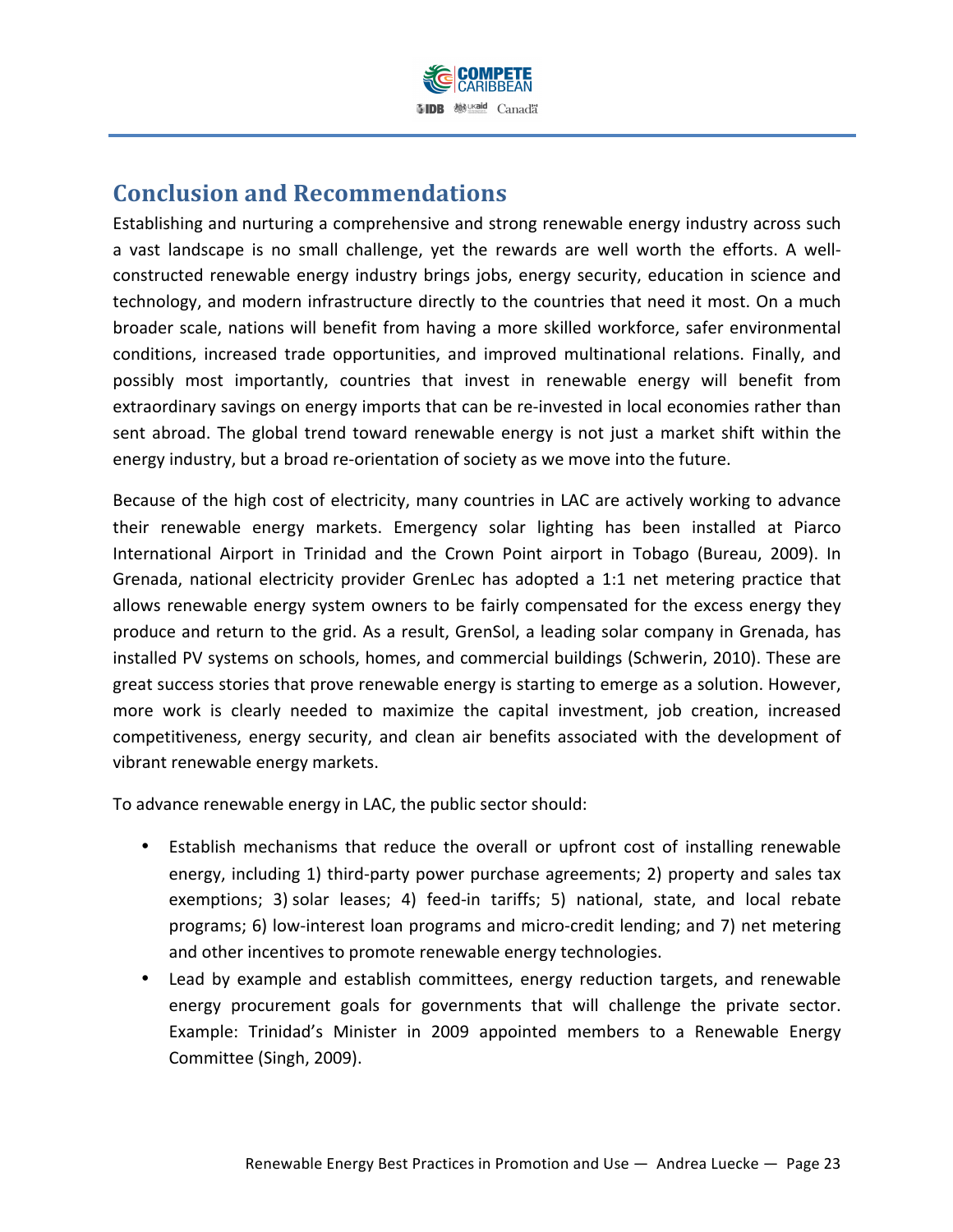

- Establish goals to encourage stable and long-term market development. These goals can take the form of a national clean energy standard or a Renewable Portfolio Standard.
- Assess market potential and conduct resource inventory via mapping, and incorporate renewable energy goals into comprehensive planning.
- Promote programs through utility providers that allow residents and business owners to purchase renewable energy for their own consumption.
- Ensure that the infrastructure is in place for renewable energy to grow. This becomes more important as population and demand for energy increase.
- Work at gaining the trust and cooperation of utilities while encouraging non-monopoly business models to emerge.
- Ensure that there is competition within the private sector because competition keeps prices low and raises the level of quality and service.
- Recognize opportunities for the private sector to get involved and invite them.
- Provide new business and/or recruitment incentives.
- Work with the private sector to identify renewable energy industry needs and work in a collaborative and transparent way toward reducing barriers.
- Maintain flexible import/export trade laws.
- Carve out funding in the budget for renewable energy. Money that is saved through the implementation of energy efficiency measures can be set aside for renewable energy.
- Work across jurisdictional and national borders to ensure building and electric codes incorporate solar-friendly provisions and are neither redundant nor working at crosspurposes.
- Ensure that standardized permitting, interconnection, and inspection processes are in place. Regional coordination can increase efficiencies, reduce costs, and facilitate the overall process.
- Create certification/license standards for the installer workforce to ensure quality and safety.
- Mandate that children receive a balanced energy education that includes renewable energy.
- Train code officials to understand and be able to work with renewable energy technologies.
- Encourage public access of energy use data.
- Create an advisory team or steering committee to launch needs assessment and conduct baseline metrics data gathering and marketing campaign.
- Dedicate staff to advancing renewable energy programs.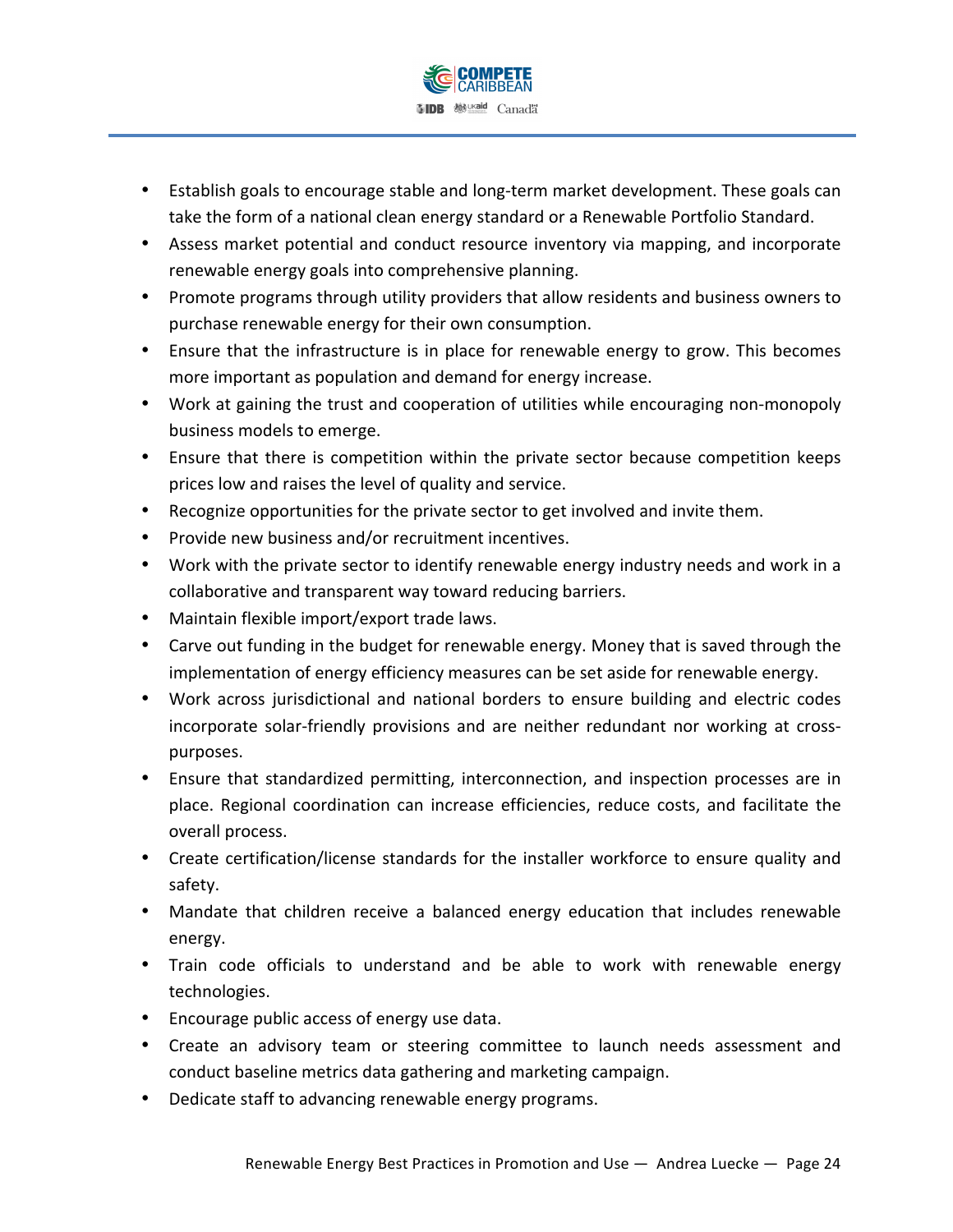

- Facilitate the use of and/or sponsor micro-credit energy lending programs.
- Encourage the use of renewable energy for emergency preparedness. Schools and other public meeting places should have renewable energy in case of a natural disaster and/or evacuation.

To advance renewable energy in LAC, the private sector should:

- Organize and establish industry associations to work together on achieving mutual goals and holding the public sector accountable.
- Lead by example. Install renewable energy and then promote it and encourage replication of those efforts.
- Assess the region's strengthens and weaknesses and build off of them.
- Find a need and fill it by being entrepreneurial. The private sector is best suited for inventing, selling, and distributing renewable energy products and components. The private sector is also well suited for developing and owning renewable energy projects, producing informational and educational products (either for sale or for free public consumption), and producing financial products.
	- Examples of informational products that can be customized for LAC include
		- **E** Centralized database like DSIRE (www.dsireusa.org), which tracks policies and regulations.
		- " Centralized database like SolarHub (www.solarhub.com), which is a free reference guide of solar equipment specifications.
		- **E** Resource inventory mapping like 3Tier (www.3tier.com).
		- **E** Standardized permitting and business operations software like SolarNexus (www.solarnexus.com), a company whose business model revolves around improving processes for solar industry businesses.
	- Examples of financial products that can be customized for LAC include
		- **E** Renewable energy cost calculators like PV Watts (http://rredc.nrel.gov/solar/calculators/PVWATTS/version1/).
		- " Bank loans like what Summit Credit Union offers residents in Milwaukee, Wisconsin (www.jsonline.com/business/126297198.html).
		- **I** Micro-credit energy lending similar to what EarthSpark International and Fonkoze have set up in Haiti (www.earthsparkinternational.org/lending.html), enabling the purchase of more expensive energy systems.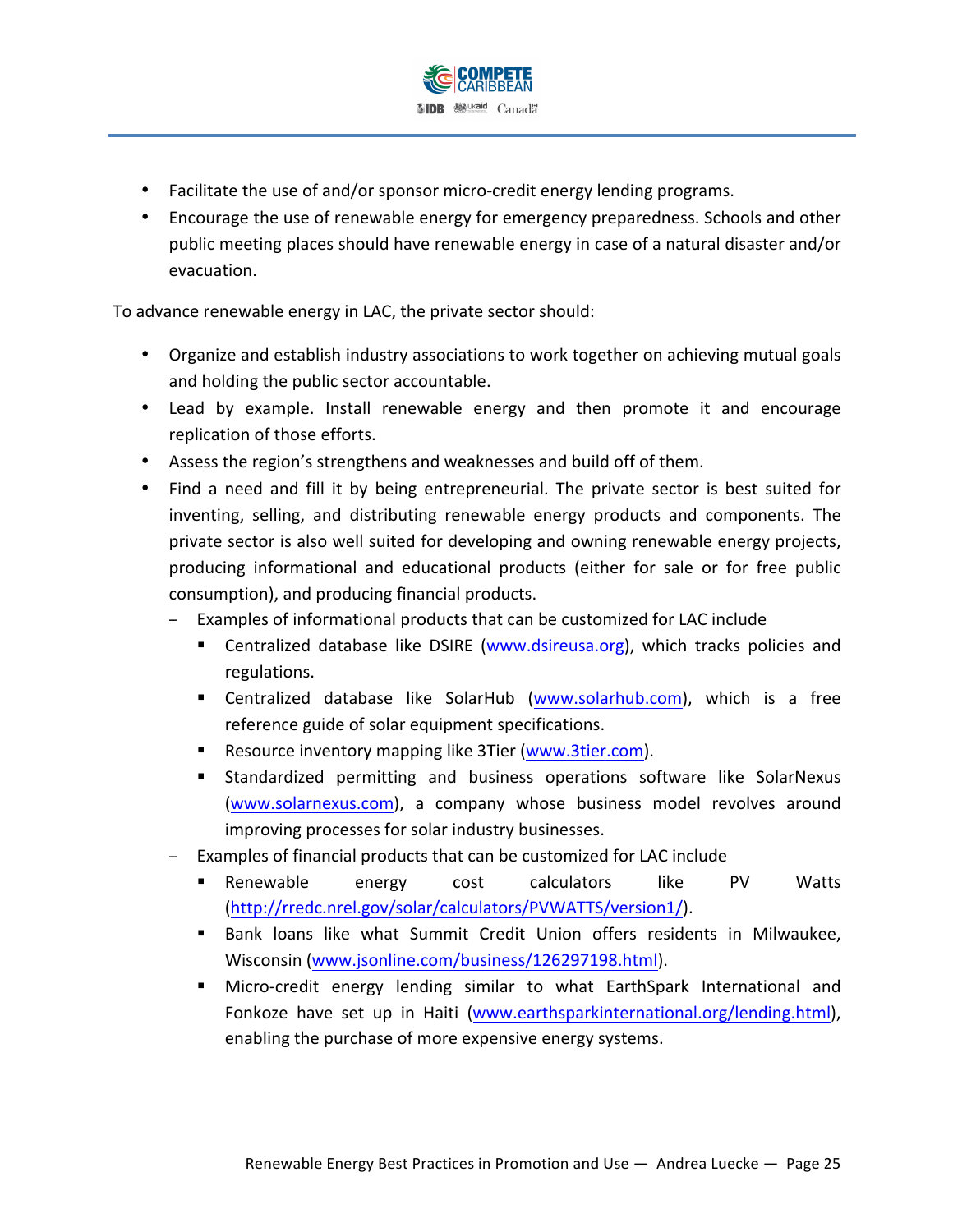

Although regional approaches are highly recommended for the creation of codes, standards, and procedures (so that business can more easily flow between countries), it cannot be emphasized enough how each country in LAC deserves individualized examination, evaluation, and renewable energy market cultivation. That said, there has never been a better time to get started.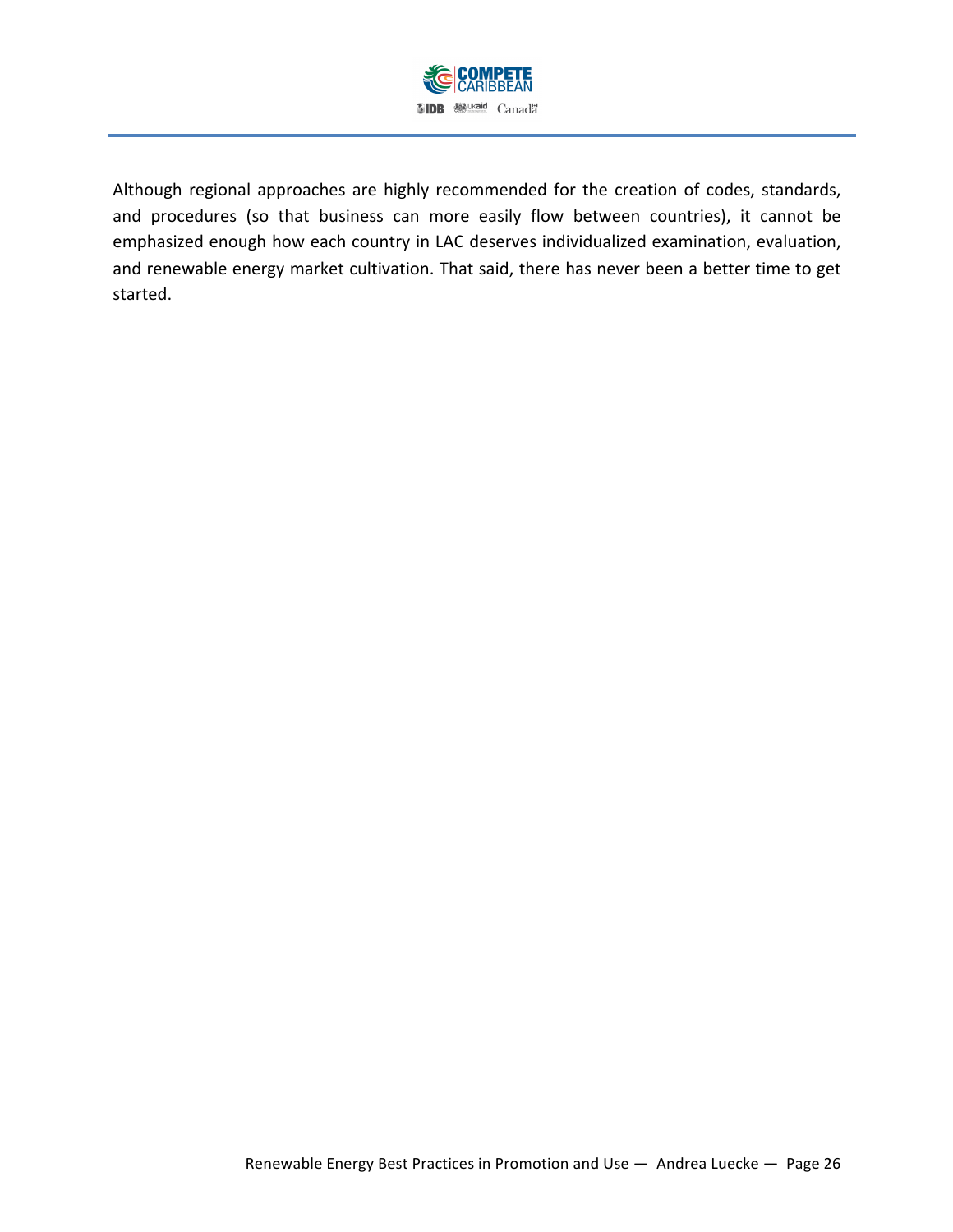

# **Acronym Key**

kW = Kilowatt  $kWh = Kilowatt Hour$ AHJ = Authority Having Jurisdiction MW = Megawatt  $TWh = Terawatt Hour$ GW = Gigawatt LAC  $=$  Latin America and the Caribbean DOE = U.S. Department of Energy RPS = Renewable Portfolio Standard REC = Renewable Energy Credit SREC = Solar Renewable Energy Credit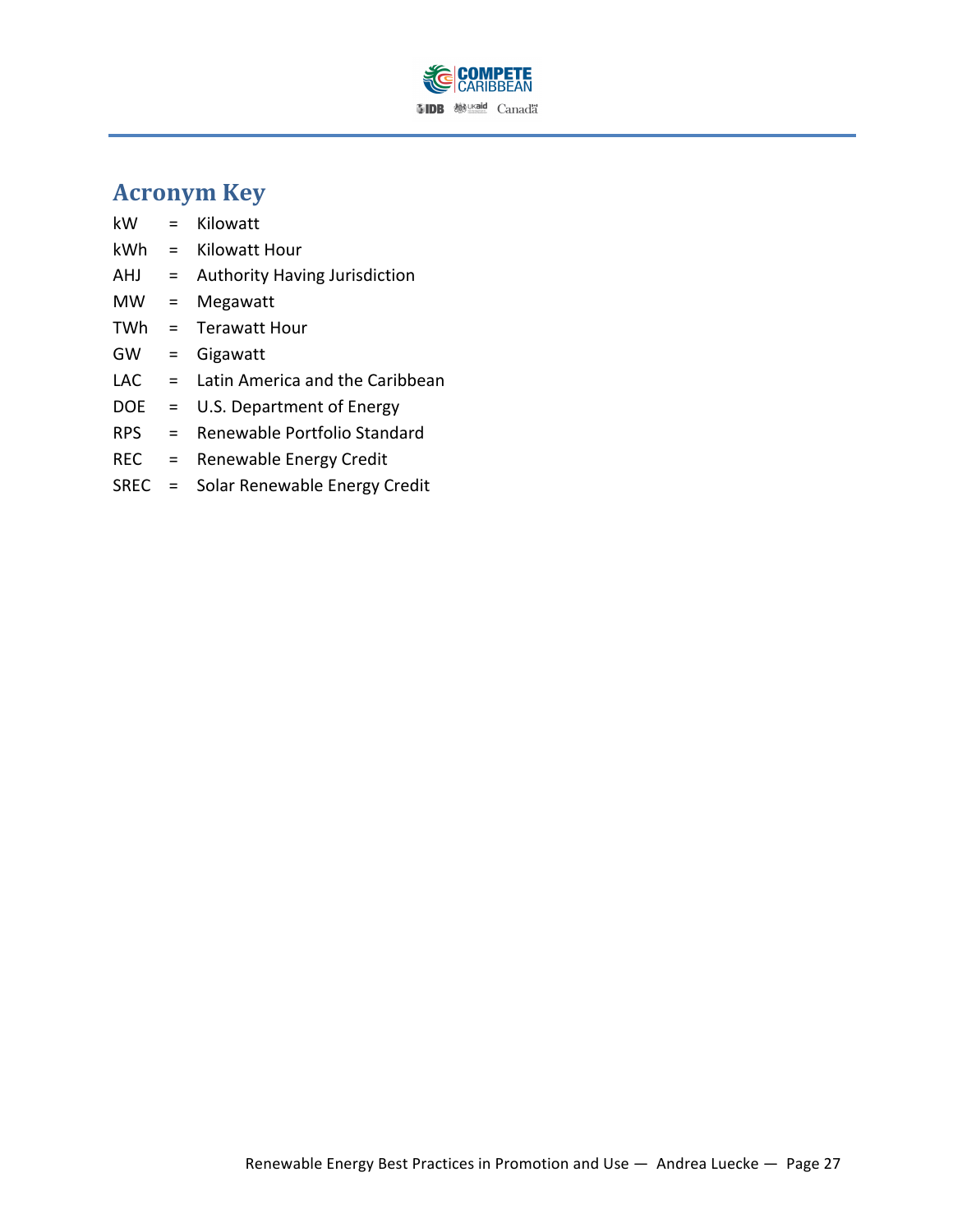

# Appendix A. Current Renewable Energy Incentives in LAC

|                       | Feed-in tariffs    | RPS                | Capital subsidies, grants, rebates | Investment or other tax credits | VAT<br>$\overline{\mathsf{d}}$<br>tax,<br>excise<br>tax,<br>energy<br>Sales tax,<br>reduction | Tradable renewable energy certificates | Energy production payments or tax credits | Net metering | Public investment, loans, or financing | Public competitive bidding |
|-----------------------|--------------------|--------------------|------------------------------------|---------------------------------|-----------------------------------------------------------------------------------------------|----------------------------------------|-------------------------------------------|--------------|----------------------------------------|----------------------------|
| Argentina             | $\mathsf X$        |                    | $\pmb{\mathsf{X}}$                 | $\circ$                         | $\pmb{\mathsf{X}}$                                                                            |                                        | $\mathsf X$                               |              | $\pmb{\mathsf{X}}$                     | $\mathsf X$                |
| Bolivia               |                    |                    |                                    |                                 | $\mathsf{X}$                                                                                  |                                        |                                           |              |                                        |                            |
| <b>Brazil</b>         |                    |                    |                                    | $\pmb{\mathsf{X}}$              |                                                                                               |                                        |                                           |              | $\pmb{\mathsf{X}}$                     | $\mathsf X$                |
| Chile                 |                    | $\mathsf{X}$       | $\pmb{\mathsf{X}}$                 | $\mathsf{X}% _{0}$              | $\pmb{\mathsf{X}}$                                                                            |                                        |                                           |              | $\pmb{\mathsf{X}}$                     | $\pmb{\mathsf{X}}$         |
| Dominican<br>Republic | $\pmb{\mathsf{X}}$ |                    | $\pmb{\mathsf{X}}$                 | $\pmb{\mathsf{X}}$              | $\pmb{\mathsf{X}}$                                                                            |                                        |                                           | W            |                                        |                            |
| Ecuador               | X                  |                    |                                    | X                               |                                                                                               |                                        |                                           |              |                                        |                            |
| El Salvador           |                    |                    |                                    | $\mathsf{X}$                    | $\mathsf X$                                                                                   |                                        |                                           |              | $\mathsf{X}$                           |                            |
| Guatemala             |                    |                    |                                    | $\pmb{\mathsf{X}}$              | $\pmb{\mathsf{X}}$                                                                            |                                        |                                           |              |                                        |                            |
| Mexico                |                    |                    |                                    | $\pmb{\mathsf{X}}$              |                                                                                               |                                        |                                           | $\mathsf{X}$ | $\pmb{\mathsf{X}}$                     | $\pmb{\mathsf{X}}$         |
| Nicaragua             | Χ                  |                    |                                    | Χ                               | Χ                                                                                             |                                        |                                           |              |                                        |                            |
| Panama                |                    |                    |                                    |                                 |                                                                                               |                                        | $\mathsf X$                               |              |                                        |                            |
| Peru                  |                    |                    |                                    | $\pmb{\mathsf{X}}$              | $\pmb{\mathsf{X}}$                                                                            |                                        | $\pmb{\mathsf{X}}$                        |              |                                        |                            |
| Uruguay               |                    | $\pmb{\mathsf{X}}$ |                                    |                                 |                                                                                               |                                        |                                           |              |                                        | $\pmb{\mathsf{X}}$         |

O = States or provinces have implemented the incentive, but it is not a national incentive. Source: REN21, 2011, page 60

W = Incentive is in progress of being developed/implemented. Source: Worldwatch Institute Note: Table may be incomplete.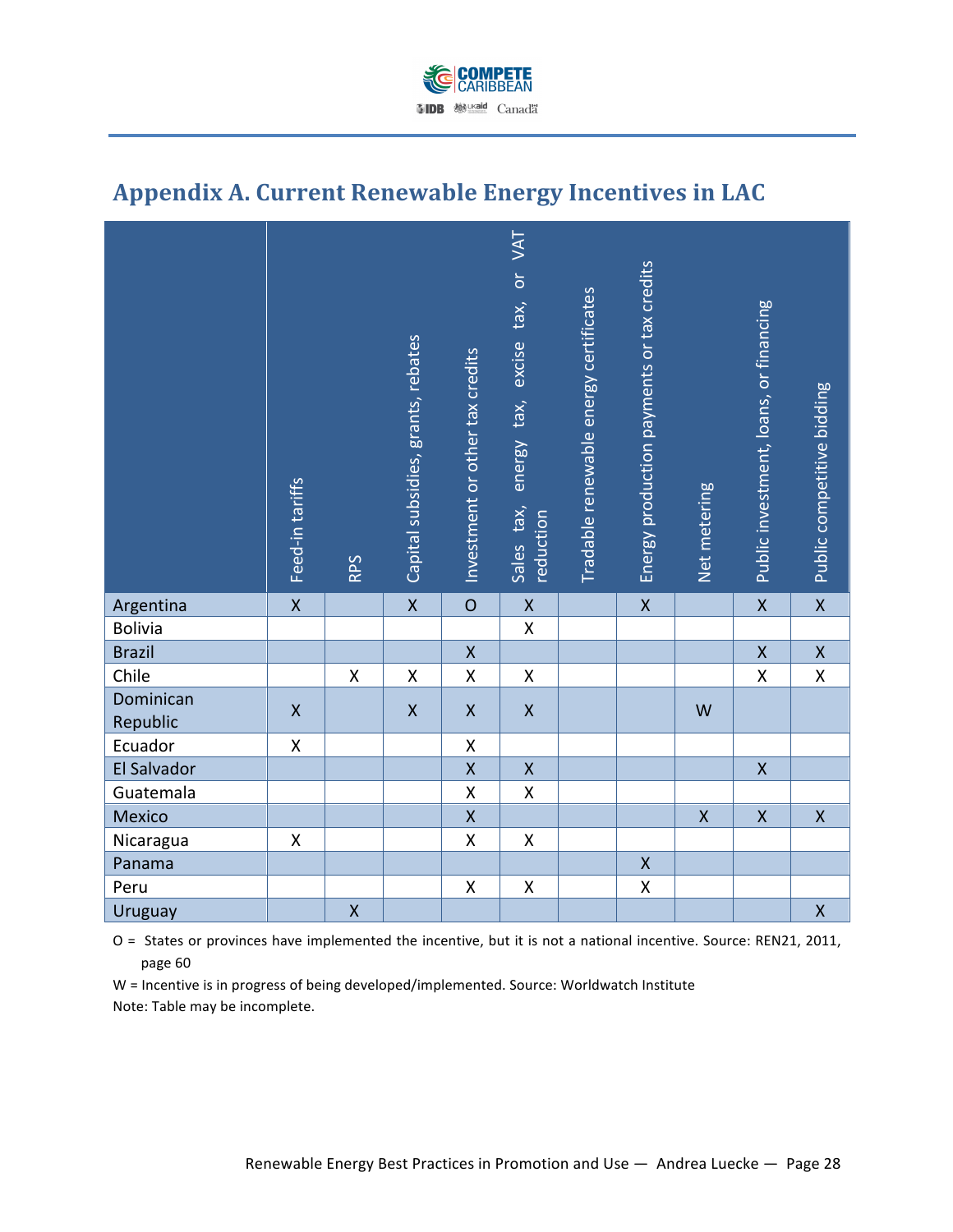

# Appendix B. Current Renewable Energy Markets in LAC

| <b>Country</b>                   | <b>Signed</b> Kyoto<br>Protocol? | Biomass/<br><b>Biofuel</b> | Wind      | Geothermal | Hydropower | Solar     |
|----------------------------------|----------------------------------|----------------------------|-----------|------------|------------|-----------|
| Antigua and Barbuda              | Yes                              |                            |           |            |            |           |
| Argentina                        | Yes                              | $\bullet$                  |           |            | $\bullet$  |           |
| <b>Bahamas</b>                   | Yes                              |                            |           |            |            |           |
| <b>Barbados</b>                  | Yes                              |                            | $\bullet$ |            |            | $\bullet$ |
| <b>Belize</b>                    | Yes                              |                            |           |            |            |           |
| Bolivia                          | Yes                              | $\bullet$                  |           |            | $\bullet$  |           |
| <b>Brazil</b>                    | Yes                              | $\bullet$                  |           |            | $\bullet$  | $\bullet$ |
| Chile                            | Yes                              | $\bullet$                  |           |            | $\bullet$  |           |
| Colombia                         | Yes                              | $\bullet$                  |           |            | $\bullet$  |           |
| Costa Rica                       | Yes                              |                            |           | $\bullet$  | $\bullet$  |           |
| Cuba                             | Yes                              |                            |           |            |            |           |
| Dominica                         | Yes                              |                            |           |            |            |           |
| Dominican Republic               | Yes                              | $\bullet$                  |           |            |            |           |
| Ecuador                          | Yes                              | $\bullet$                  |           |            | $\bullet$  |           |
| El Salvador                      | Yes                              | $\bullet$                  |           | $\bullet$  | $\bullet$  |           |
| French Guiana                    | No                               |                            |           |            |            |           |
| Grenada                          | Yes                              |                            |           |            |            | $\bullet$ |
| Guatemala                        | Yes                              | $\bullet$                  |           |            | $\bullet$  |           |
| Guyana                           | Yes                              | $\bullet$                  |           |            |            |           |
| Haiti                            | Yes                              |                            |           |            |            |           |
| Honduras                         | Yes                              | $\bullet$                  |           |            | $\bullet$  |           |
| Jamaica                          | Yes                              | $\bullet$                  | $\bullet$ |            |            |           |
| Mexico                           | Yes                              | $\bullet$                  |           | $\bullet$  | $\bullet$  |           |
| Nicaragua                        | Yes                              | $\bullet$                  |           | $\bullet$  | $\bullet$  |           |
| Panama                           | Yes                              | $\bullet$                  |           |            | $\bullet$  |           |
| Paraguay                         | Yes                              | $\bullet$                  |           |            | $\bullet$  |           |
| Peru                             | Yes                              | $\bullet$                  |           |            | $\bullet$  |           |
| <b>Puerto Rico</b>               | <b>No</b>                        |                            |           |            |            |           |
| Saint Kitts and Nevis            | Yes                              |                            |           |            |            |           |
| Saint Lucia                      | Yes                              |                            |           |            |            | $\bullet$ |
| Saint Vincent and the Grenadines | Yes                              |                            |           |            |            |           |
| Suriname                         | Yes                              | $\bullet$                  |           |            | $\bullet$  |           |
| <b>Trinidad and Tobago</b>       | Yes                              |                            |           |            |            |           |
| Uruguay                          | Yes                              | $\bullet$                  |           |            | $\bullet$  |           |
| Venezuela                        | Yes                              |                            |           |            | $\bullet$  |           |

*Note: Table may be incomplete. Sources: Meisen and Krumpel,)2009; REN21, 2011.*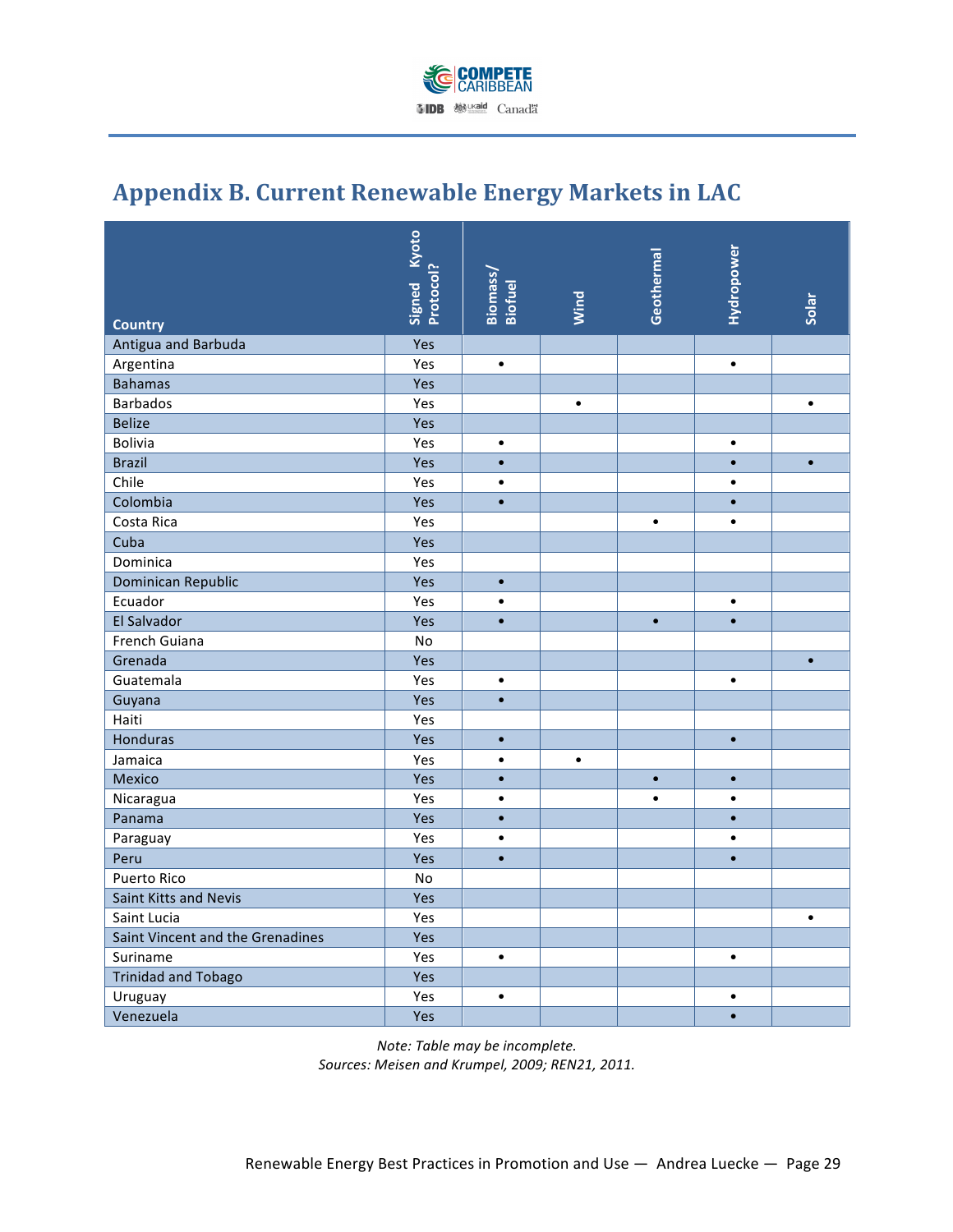

# **Bibliography**

- Baldwin, S. 2010. "Powering Our Future: Solar Salt Lake Implementation Plan." Utah, USA: Energy Efficiency and Renewable Energy.
- Barnes, J. and Varnado, L. 2010. "The Intersection of Net Metering & Retail Choice: An Overview of Policy, Practice, and Issues." North Carolina, USA: Interstate Renewable Energy Council.
- Batlle, C. and Barroso, L.A. 2011. "Review of Support Schemes for Renewable Energy Sources in South America." Massachusetts, USA: Center for Energy and Environmental Policy Research.
- Bruschi, J., Rumsey, P., Anliker, R., Chu, L., and Gregson, S. 2010. "Best Practices Guide for Energy-Efficient Data Center Design." Washington, DC: National Renewable Energy Laboratory.
- Dargouth, N., Barbose, G. and Wiser, R. 2010. "The Impact of Rate Design and Net Metering on the Bill Savings from Distributed PV for Residential Customers in California." California, USA: Lawrence Berkeley National Laboratory.
- Doris, E. and Gelman, R. 2011. "State of the States 2010: The Role of Policy in Clean Energy Market Transformation." Washington, DC: National Renewable Energy Laboratory.
- Driver, T. March 2009. "Assessment of the Energy Services Sector in the Caribbean."Trinidad and Tobago: Caribbean Renewable Energy Development Programme. 2010.
- Guiney, W.T. 2006. "A Guide to Fee-for-Service Solar Water Heating Programs for Caribbean Electric Utilities." Massachusetts, USA: Green Markets International.
- Hamilton, J. 2011. "Careers in Solar Power." Washington, DC: U.S. Bureau of Labor Statistics.
- Irvine, L., Sawyer, A. and Grove, J. 2011. "The Solarize Guidebook: A Community Guide to Collective Purchasing of Residential PV Systems." Oregon, USA: Solar America Communities, U.S. DOE, and Energy Efficiency & Renewable Energy.
- Jennejohn, D. 2011. "Annual Geothermal Power Production and Development Report." Washington, DC: Geothermal Energy Association.
- Lantz, E. 2010. "State Clean Energy Policies Analysis: State, Utility, and Municipal Loan Programs." Washington, DC: National Renewable Energy Laboratory.
- National Commission on Energy Policy. 2011. "Task Force on America's Future Energy Jobs: Executive Summary and Policy Recommendations." Washington, DC: National Commission on Energy Policy.
- Ong, S., Denholm, P. and Doris, E. 2010. "The Impacts of Commercial electric Utility Rate Structure Elements on the Economics of Photovoltaic Systems." Washington, DC: National Renewable Energy Laboratory.
- Pernick, R., Wilder, C., Winnie, T. and Sosnovec, S. 2011. "Clean Energy Trends 2011." California, USA: CleanEdge.!
- Peters, N. 2010. "Promoting Solar Jobs: A Policy framework for creating solar jobs in New Jersey." New Jersey, USA: WorkingGreen.
- Pitt, D. 2008 "Taking the Red Tape Out of Green Power." Virginia, USA: Network for New Energy Choices.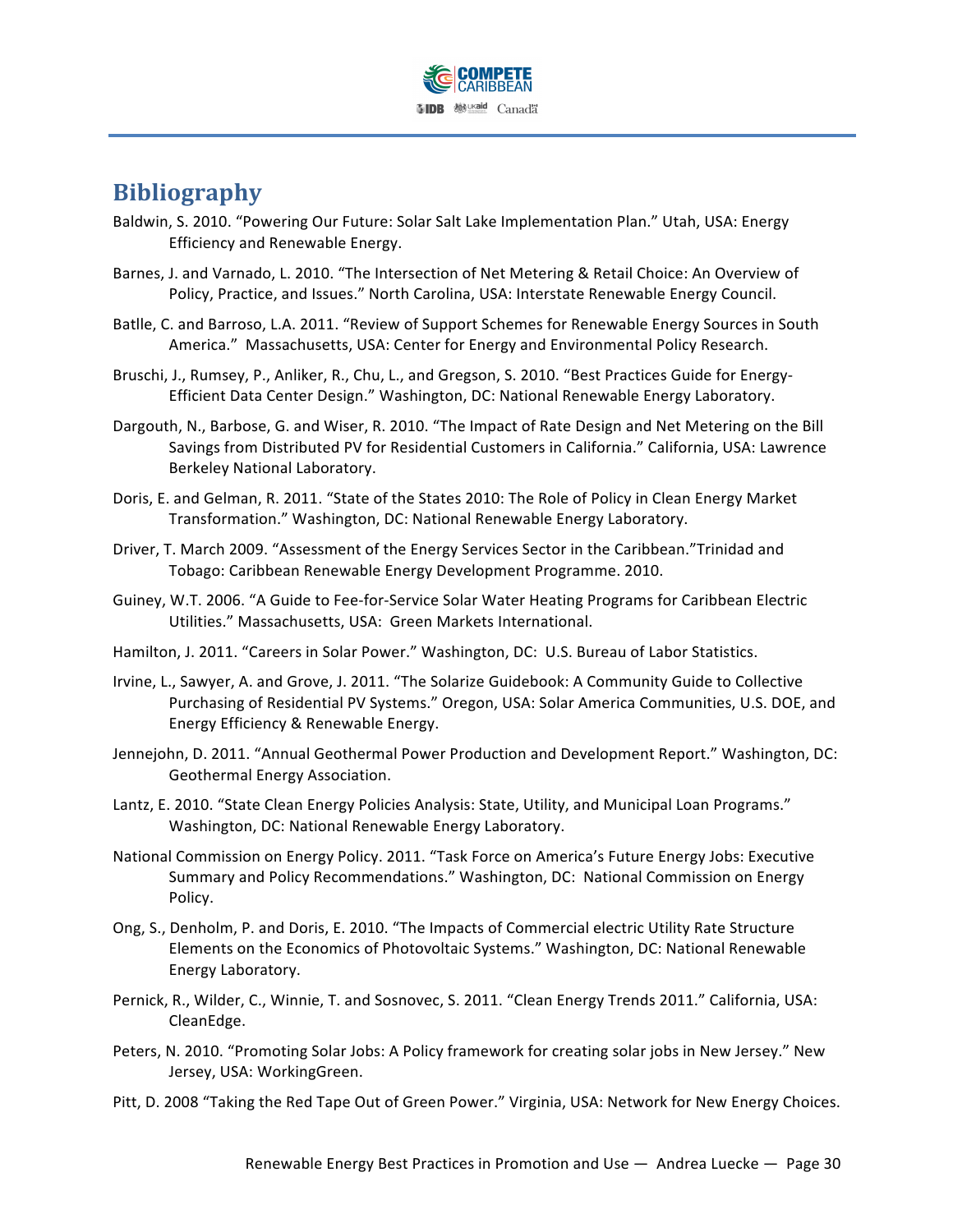

- Planning and Environmental Policy Group. 2009. "Best Practice Guidance to Planning Policy Statement 18 'Renewable Energy'." United Kingdom: Planning and Environmental Policy Group.
- Renewable Energy Action Team (REAT). "Best Management Practices and Guidance Manual: Desert Renewable Energy Projects." California Energy Commission, Siting, Transmission and Environmental Protection Division. California Energy Commission, California Department of Fish and Game, U.S. Department of Interior Bureau of Land Management and Fish and Wildlife Service. REAT-1000-2010-009.
- South Trinidad Chamber of Industry and Commerce. 2009. "Assessment of the Energy Services Sector in the Caribbean." Trinidad: South Trinidad Chamber of Industry and Commerce.
- Sumner, J., and Vanessa, B. 2010. "Latin American Green City Index: Assessing the environmental performance of Latin America's major cities." United Kingdom: Siemens AG.
- Wiedman, J. 2010. "Community Renewables: Model Program Rules." New York, USA: Interstate Renewable Energy Council.
- World Energy Council. 2008. "Regional Energy Integration in Latin America and the Caribbean Executive Summary." United Kingdom: World Energy Council.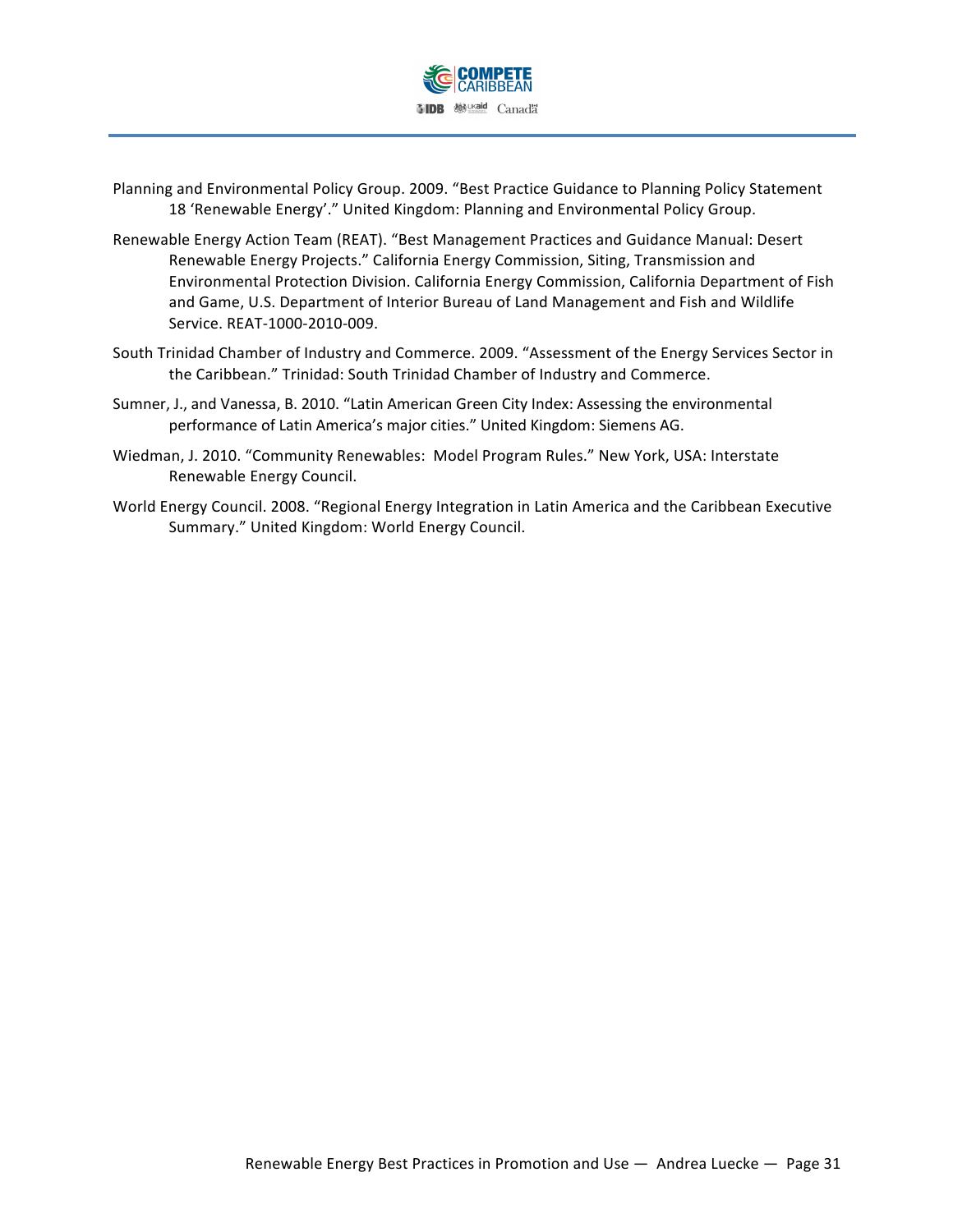

# **References**

American Wind Energy Association (AWEA). 2011. "Utilities and Wind Power." http://www.awea.org

- Arnson, C. J., Fuentes, C. and Rojas Aravena, F. 2008. "Energy and Development in South America: Conflict and Cooperation." Woodrow Wilson International Center for Scholars. http://www.flacso.org
- Biomass Thermal Energy Council. 2010. "Renewable Heating, Cooling, and CHP: The Opportunity of Biomass Thermal Energy." http://www.biomassthermal.org/
- Bureau, C.K.S. 2009. "Driven by Solar Energy". Trinidad Express Newspapers. http://www.trinidadexpress.com/news/Driven\_by\_solar\_energy-115475104.html
- Burger, A. 2011. "UNEP: Renewable Energy Investment Grows 32%, Reaches Record High." Clean Technica. http://cleantechnica.com/2011/07/08/unep-renewable-energy-investment-grows-32reaches-record-high/

Clinton Climate Initiative. 2011. C40 Cities: Climate Leadership Group. http://www.c40cities.org/

- Cutlip, J. June 13, 2011. Personal Interview.
- U.S. Department of Energy (DOE), Energy Efficiency & Renewable Energy. 2011a. "Energy 101: Solar PV." Video. http://www.eere.energy.gov/
- ————. 2011b. "Utah Net Metering." Database of State Incentives for Renewables & Efficiency. http://www.dsireusa.org
- ————. 2011c. "Federal Incentives/ Policies for Renewables & Efficiency." Database of State Incentives for Renewables & Efficiency. http://www.dsireusa.org/
- Downing, L. 2011. "Clean Energy Investment Rises 22% on Solar Boom, New Energy Says." *Bloomberg Business Week*. http://www.bloomberg.com/news/2011-07-14/clean-energy-investment-rises-22-on-solar-boom-new-energy-says.html
- Fevrier, C. 2011. "The Caribbean Renewable Energy Development Programme (CREDP)." n.p., n.d. http://insula.org/.!http://insula.org/eurocaribbean/CREDP.pdf.
- Gerner, F. and Hansen, M. 2011. "Caribbean Regional Electricity Supply Options toward Greater Security, Renewables and Resilience." The World Bank and The International Bank for Reconstruction and Development. Washington, DC, United States: World Bank http://www-wds.worldbank.org/
- Green Power Partnership. 2011. The U.S. Environmental Protection Agency. http://www.epa.gov/greenpower/
- Hoen, B., Wiser, R., Cappers, P. and Thayer, M. 2011. "An Analysis of the Effects of Residential Photovoltaic Energy Systems on Home Sales Prices in California." Berkeley National Laboratory. http://eetd.lbl.gov
- Joseph, E.P. 2008. "Geothermal Energy Potential in the Caribbean Region." Seismic Research Unit, University of the West Indies. N.d. http://www.un.org
- Krass, C. 2011. "Exxon's Profit Rises in Quarter, Helped by higher Oil Prices." *The New York Times*. http://www.nytimes.com/2011/02/01/business/01oil.html?\_r=2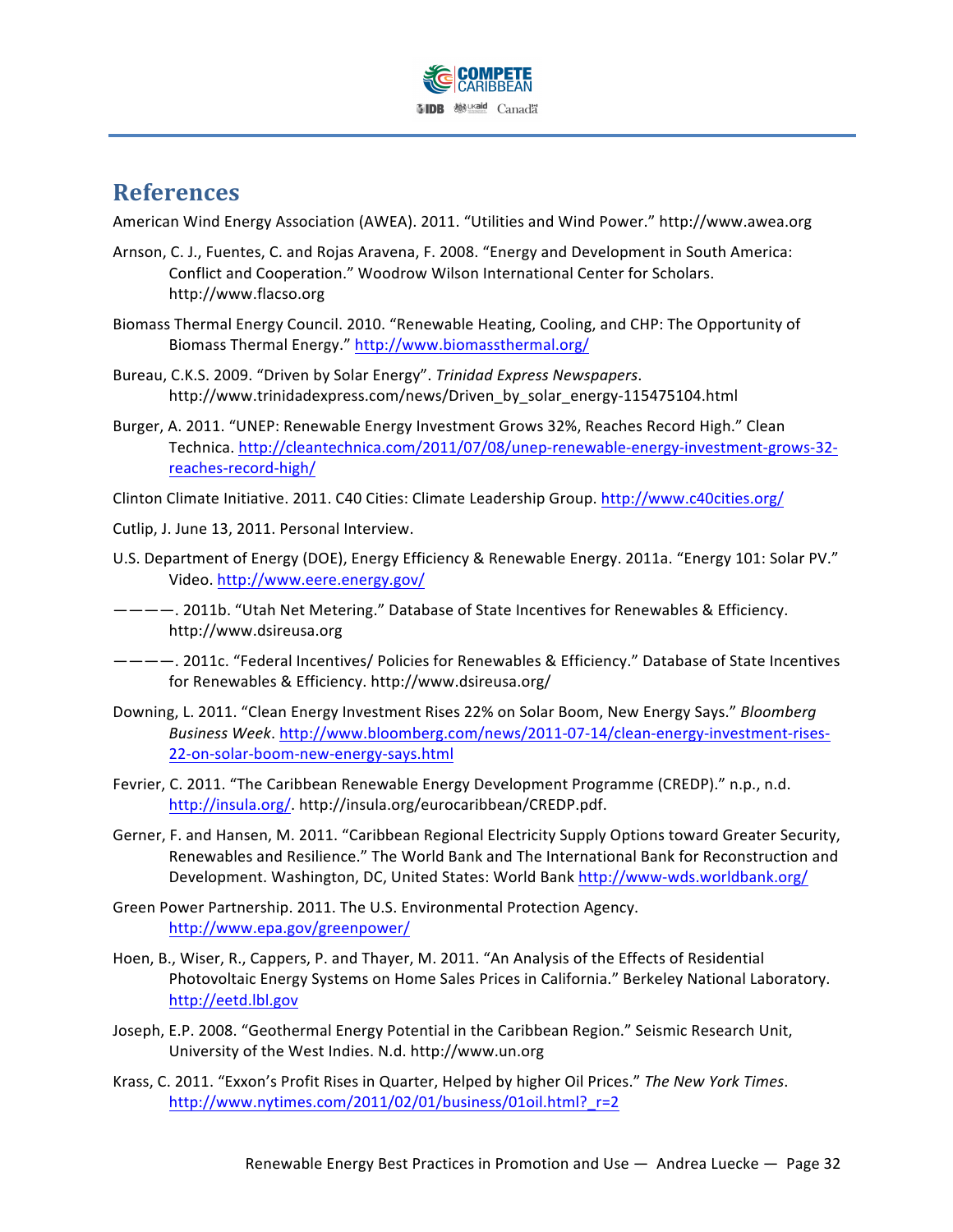

- Matz, M.D. 2010. "Solar Sings the Delta Blues: Mississippi remains years behind most other states in growing a solar industry." *Photon: The Photovoltaic Magazine*. November 2010: 62-81.
- McClintock, K.D. 2011. "The Caribbean Energy Grid, a win-win Project." Turabo University. Fourth CIEMADES International Conference. http://ciemades.org/
- McDermott, M. 2009. "Costa Rica to Further Tap its Geothermal Power Potential." Treehugger. http://www.treehugger.com/files/2009/01/costa-rica-further-tap-its-geothermal-powerpotential.php
- Meisen, P. and Krumpel, S. 2009. "Renewable Energy Potential of Latin America." California, USA: Global Energy Network Institute. http://www.geni.org/
- Muro, M., Rothwell, J. and Saha, D. 2011. "Sizing the Clean Economy: A National and Regional Green Jobs Assessment." The Brookings Institution. http://www.brookings.edu
- Pitt, D. 2008. "Taking the Red Tape Out of Green Power." Network for New Energy Choices. http://www.newenergychoices.org/
- Renewable Energy Policy Network for the 21<sup>st</sup> Century (REN21). 2010. *Renewables 2010 Global Status Report*. Paris: REN21 Secretariat.

————.!2011. *Renewables)2010)Global)Status)Report*.!Paris:!REN21!Secretariat.

- Renewable Energy World. 2009. "Sanyo Starts Module Manufacturing in Mexico." http://www.renewableenergyworld.com/
- Schwerin, A. 2010. "Analysis of the Potential Solar Energy Market in the Caribbean." Caribbean Renewable Energy Development Programme Group, CARICOM, and the German Technical Cooperation.

http://www.credp-gtz.org/

- Singh, R. 2009. "Enill Pushes Wind and Solar Energy." Trinidad Express Newspapers. http://www.trinidadexpress.com/business/Enill\_pushes\_wind\_and\_solar\_energy-115456959.html Solar America Communities. 2011. Energy Efficiency and Renewable Energy & U.S. Department of Energy. http://solaramericacommunities.energy.gov/pdfs/Solar-Powering-Your-Community-Guide-For-Local-Governments.pdf
- Solar Energy Industries Association and GTM Research. 2011. US Solar Energy Trade Assessment. http://www.seia.org/cs/research/s
- Solar Foundation, The. 2010. "National Solar Jobs Census 2011: A Review of the U.S. Solar Workforce." Washington, D.C. http://thesolarfoundation.org/research/national-solar-jobs-census-2011
- SunShot Initiative. 2011. Energy Efficiency and Renewable Energy & U.S. Department of Energy. http://www1.eere.energy.gov/solar/sunshot/
- The United Nations Environment Program (UNEP). 2010. "Latin America and the Caribbean: Environment Outlook." ISBN: 978-92-807-2955-9. Panama City, Panama: UNEP.
- The United States Conference of Mayors: Climate Protection Center. http://www.usmayors.org/climateprotection/agreement.htm